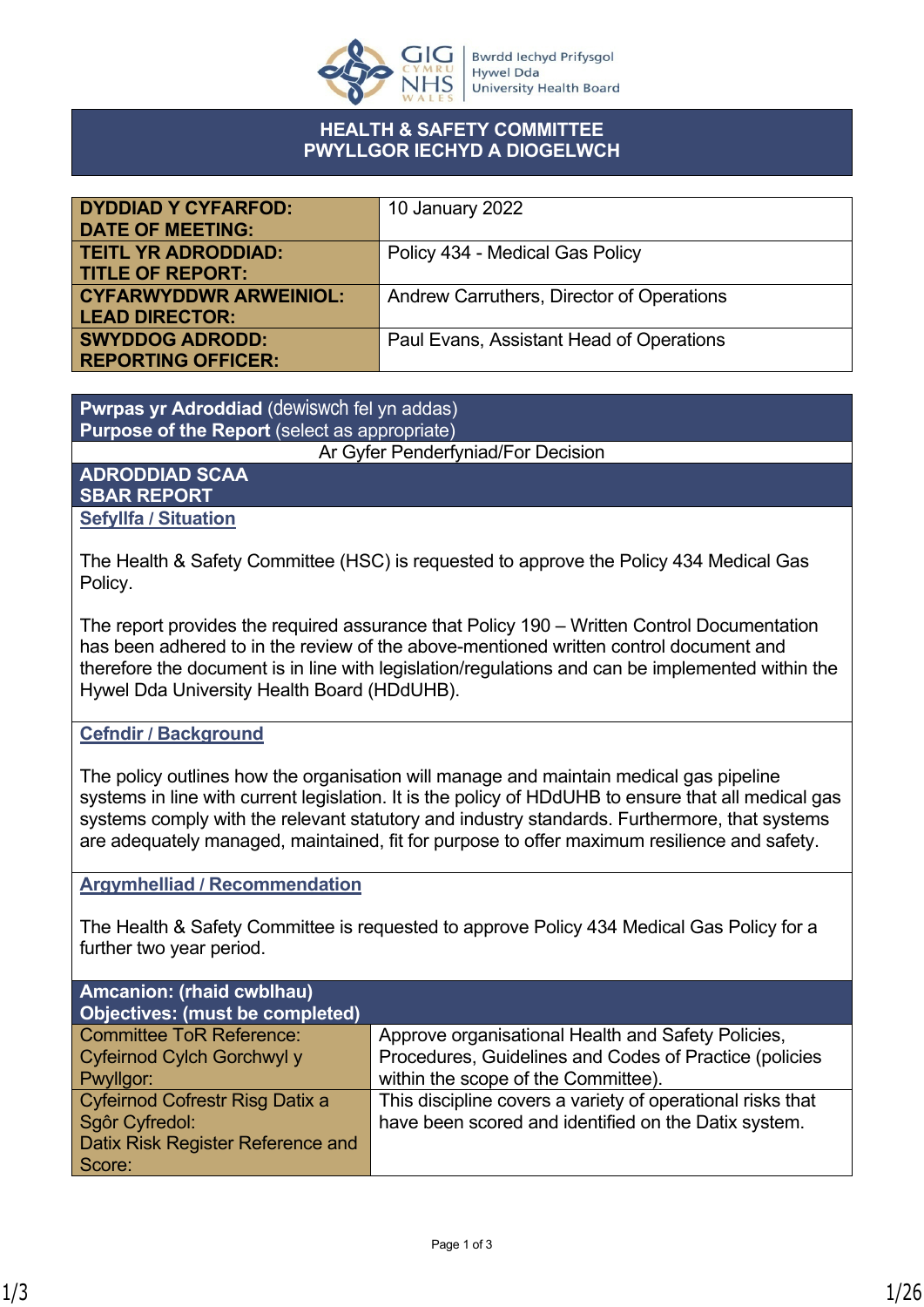| Safon(au) Gofal ac lechyd:<br>Health and Care Standard(s):                                                                                     | 2.1 Managing Risk and Promoting Health and Safety |
|------------------------------------------------------------------------------------------------------------------------------------------------|---------------------------------------------------|
| Nodau Gwella Ansawdd:<br><b>Quality Improvement Goal(s):</b>                                                                                   | Protect Patients From Avoidable Harm From care    |
| <b>Amcanion Strategol y BIP:</b><br><b>UHB Strategic Objectives:</b>                                                                           | All Strategic Objectives are applicable           |
| <b>Amcanion Llesiant BIP:</b><br><b>UHB Well-being Objectives:</b><br><b>Hyperlink to HDdUHB Well-being</b><br><b>Objectives Annual Report</b> | 10. Not Applicable                                |

| <b>Gwybodaeth Ychwanegol:</b><br><b>Further Information:</b> |                                                                      |
|--------------------------------------------------------------|----------------------------------------------------------------------|
| Ar sail tystiolaeth:                                         | The content of this policy is developed utilising expert             |
| Evidence Base:                                               | advice, with reference to legislation and guidance<br>documentation. |
| <b>Rhestr Termau:</b>                                        | Contained within the body of the report.                             |
| <b>Glossary of Terms:</b>                                    |                                                                      |
| Partïon / Pwyllgorau â                                       | Medical Gas Group Members and NHS Wales Specialist                   |
| ymgynhorwyd ymlaen llaw y                                    | Estates Services NWSSP-SES - Authorising Engineer for                |
| Pwyllgor lechyd a Diogelwch:                                 | <b>Medical Gas Systems.</b>                                          |
| <b>Parties / Committees consulted</b>                        |                                                                      |
| prior to Health and Safety                                   |                                                                      |
| Committee:                                                   |                                                                      |

| <b>Effaith: (rhaid cwblhau)</b><br>Impact: (must be completed)    |                                                                                                                                                                                                                                                                                       |
|-------------------------------------------------------------------|---------------------------------------------------------------------------------------------------------------------------------------------------------------------------------------------------------------------------------------------------------------------------------------|
| <b>Ariannol / Gwerth am Arian:</b><br><b>Financial / Service:</b> | There are direct financial consequences associated with<br>the content of this Policy. This is in the form of estates<br>related mechanical infrastructure backlog and the<br>necessary ongoing statutory funding to continue with<br>testing and maintenance of medical gas systems. |
| <b>Ansawdd / Gofal Claf:</b><br><b>Quality / Patient Care:</b>    | There are direct patient care consequences associated<br>with medical gas systems across HDdUHB.                                                                                                                                                                                      |
| <b>Gweithlu:</b><br><b>Workforce:</b>                             | There are direct legal responsibilities for staff (workforce)<br>associated with this policy, particularly staff who have<br>been appointed by HDdUHB to ensure effective<br>maintenance arrangements are in place.                                                                   |
| <b>Risg:</b><br><b>Risk:</b>                                      | There are a variety of related risks associated with<br>medical gas systems, which are individually referenced in<br>the Datix system, complete with the necessary mitigation<br>plans and further actions to be implemented.                                                         |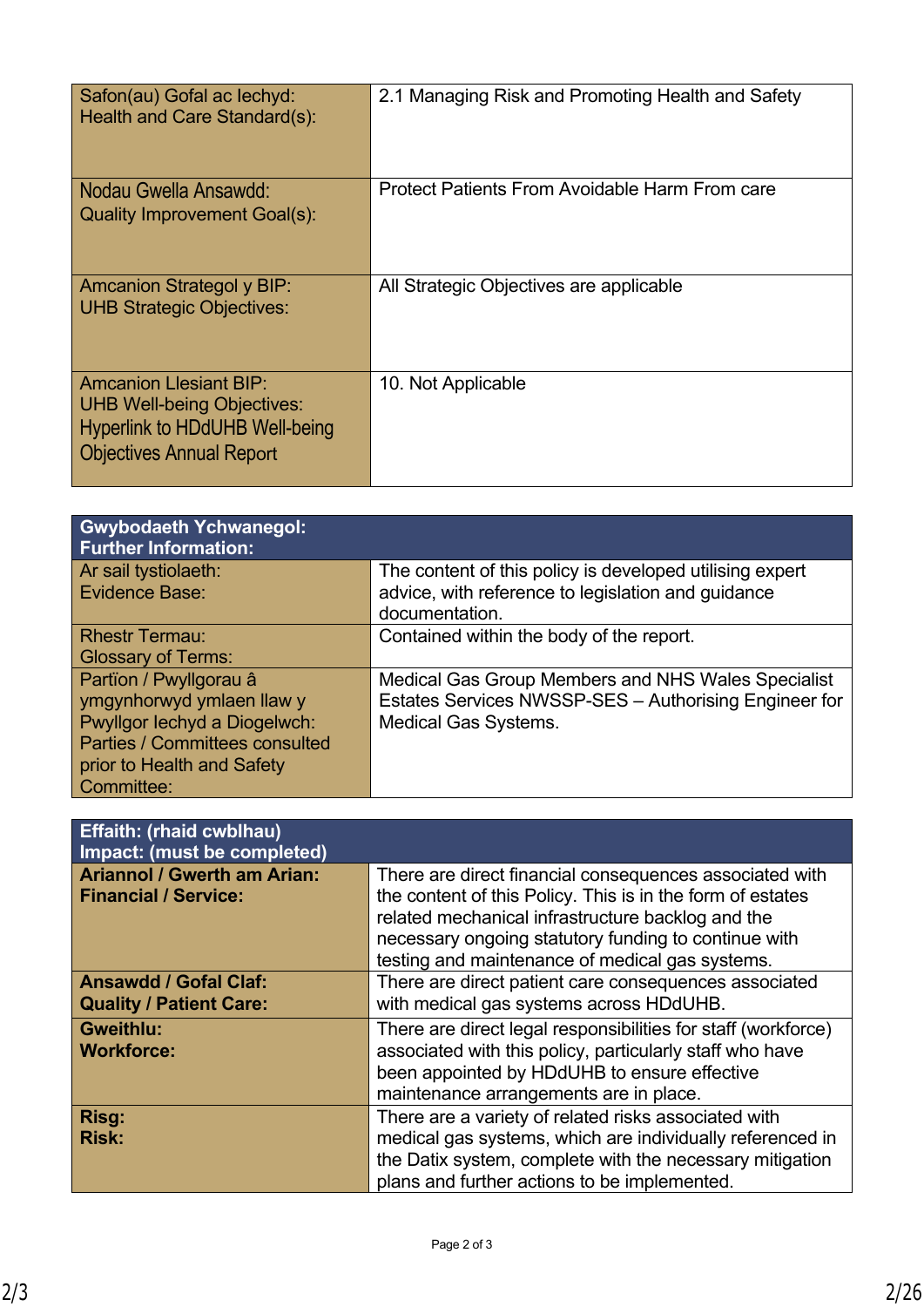| <b>Cyfreithiol:</b><br>Legal:           | HDdUHB has implicit legal responsibilities as defined by<br>the Health and Safety at Work etc. Act 1974 and<br>supporting legislation relevant to this discipline, such as<br>The Control of Substances Hazardous to Health<br>(COSHH) Regulations 2000 and published guidance<br>documentation such as Health Technical Memorandum<br>(HTM) 02-01 Medical Gas Pipeline Systems. |
|-----------------------------------------|----------------------------------------------------------------------------------------------------------------------------------------------------------------------------------------------------------------------------------------------------------------------------------------------------------------------------------------------------------------------------------|
| <b>Enw Da:</b><br><b>Reputational:</b>  | There are potentially significant reputational and<br>damaging consequences on HDdUHB particularly where<br>there is clear evidence of failings as a result of non-<br>compliance with medical gas systems.                                                                                                                                                                      |
| <b>Gyfrinachedd:</b><br><b>Privacy:</b> | Not Applicable                                                                                                                                                                                                                                                                                                                                                                   |
| Cydraddoldeb:<br><b>Equality:</b>       | The equality impact assessment for this policy has been<br>included for information.                                                                                                                                                                                                                                                                                             |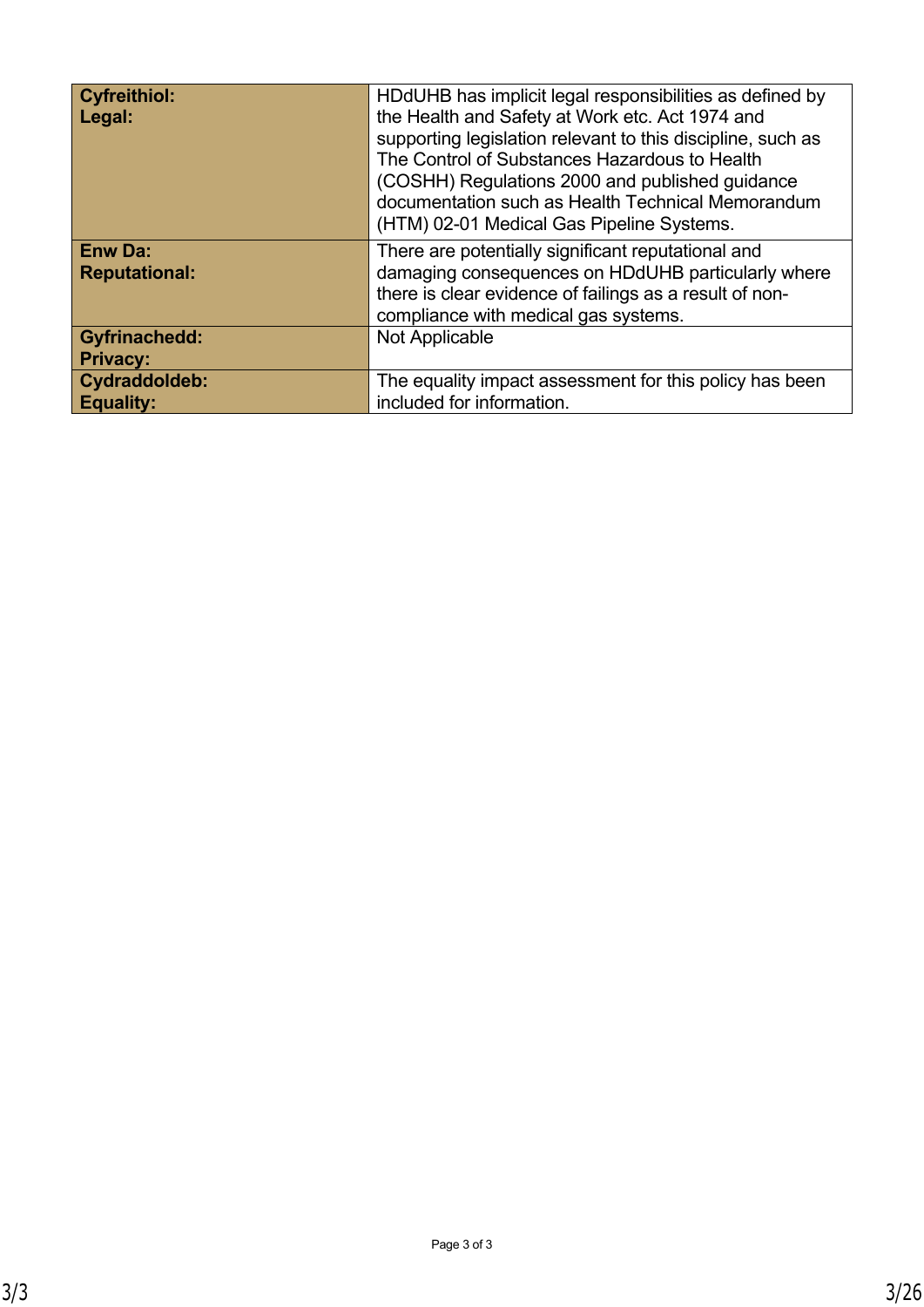#### **SUMMARY EQUALITY IMPACT ASSESSMENT – 434 – Medical Gas Policy**

**Organisation:** Hywel Dda University Health Board

| <b>Proposal Sponsored by: Name:</b> |                                          | Paul Evans                |
|-------------------------------------|------------------------------------------|---------------------------|
| <b>Title:</b><br>Department:        | Assistant Head of Operational Facilities |                           |
|                                     |                                          | <b>Estates Department</b> |

| <b>Policy Title:</b>                                  | <b>Medical Gas Policy</b>                                                                                                                                                                                                                                                                                                                                                                                                                                                                                                                                                                                                                                                                                                                                                                                                                                                                                                                                                 |
|-------------------------------------------------------|---------------------------------------------------------------------------------------------------------------------------------------------------------------------------------------------------------------------------------------------------------------------------------------------------------------------------------------------------------------------------------------------------------------------------------------------------------------------------------------------------------------------------------------------------------------------------------------------------------------------------------------------------------------------------------------------------------------------------------------------------------------------------------------------------------------------------------------------------------------------------------------------------------------------------------------------------------------------------|
|                                                       |                                                                                                                                                                                                                                                                                                                                                                                                                                                                                                                                                                                                                                                                                                                                                                                                                                                                                                                                                                           |
| <b>Brief Aims and</b><br><b>Objectives of Policy:</b> | The aim of this policy is to empower a structured procedure and reporting process, for the<br>management and control of the Medical Gas Pipeline Services (MGPS) within the Health<br>Board. Adhering to this policy and subsequent documentation, such as (Health Technical<br>Memorandums HTM, Health Building Note, Health and Safety Approved Codes of Practice<br>"ACop" and Health and Safety Guidance "HSG) will ensure continued compliance for Hywel<br>Dda University Health Board (HDdUHB).<br>This will involve the continued implementation of a multi-disciplinary group to be known as the<br>Medical Gas Group (MGG) and all relevant stakeholders such as key nursing staff, estates<br>maintenance and porters, etc.<br>The objectives of this policy are to implement appropriate arrangements and management<br>protocols, in order to ensure that HDdUHB's MGPS infrastructure remains continually safe and<br>effective to meet patient care needs. |
|                                                       |                                                                                                                                                                                                                                                                                                                                                                                                                                                                                                                                                                                                                                                                                                                                                                                                                                                                                                                                                                           |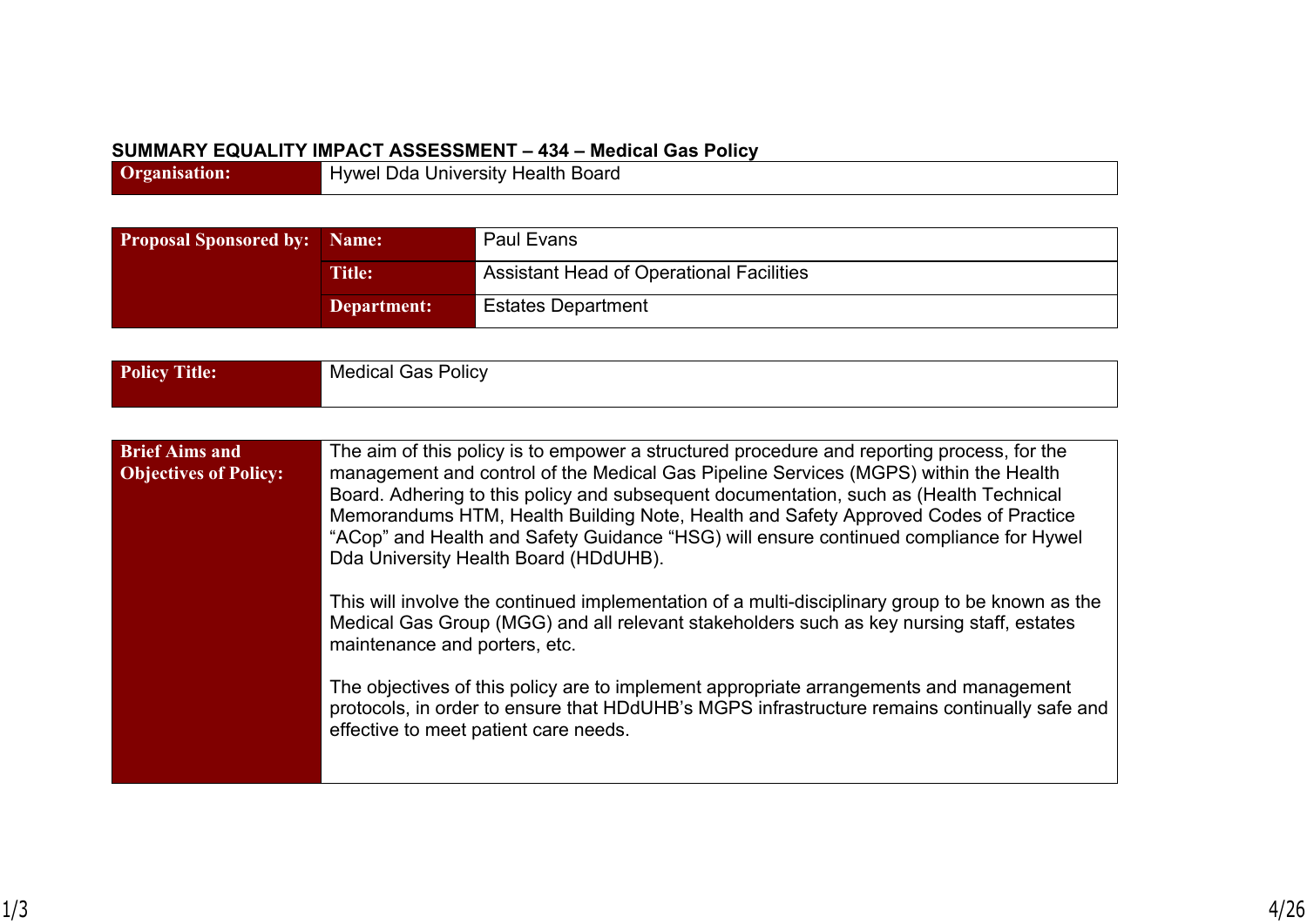|                                                                               | $\overline{\text{No}}$                                                                           |
|-------------------------------------------------------------------------------|--------------------------------------------------------------------------------------------------|
|                                                                               |                                                                                                  |
|                                                                               | If no, please give reasons - The Policy has no direct relevance to duties under the Equality Act |
|                                                                               | 2010, having a neutral impact on protected groups. A trawl of similar policies in other Health   |
| Boards in the UK indicated a similar outcome.                                 |                                                                                                  |
| Yes $\checkmark$                                                              | N <sub>0</sub>                                                                                   |
|                                                                               |                                                                                                  |
| Copies of the Policy in alternative formats may be made available on request. |                                                                                                  |
| <b>Review December 2021</b>                                                   |                                                                                                  |
|                                                                               | Language in the Policy requires changing to be gender neutral.                                   |
|                                                                               |                                                                                                  |

| Is the Policy Lawful? | Yes v | The Policy complies with Health and Safety legislation |
|-----------------------|-------|--------------------------------------------------------|
|-----------------------|-------|--------------------------------------------------------|

| Will the Policy be<br>adopted? | Yes $\checkmark$ | The Policy will be adopted. |
|--------------------------------|------------------|-----------------------------|
|                                |                  |                             |

| Are monitoring         | Yes $\checkmark$                                                                               |                                                                                              |
|------------------------|------------------------------------------------------------------------------------------------|----------------------------------------------------------------------------------------------|
| arrangements in place? |                                                                                                |                                                                                              |
|                        | The Policy will be subject to regular reviews to assess its performance and implementation.    |                                                                                              |
|                        | Any complaints received in relation to equality, diversity and human rights received following |                                                                                              |
|                        |                                                                                                | implementation of the Policy will be addressed on an individual basis and appropriate action |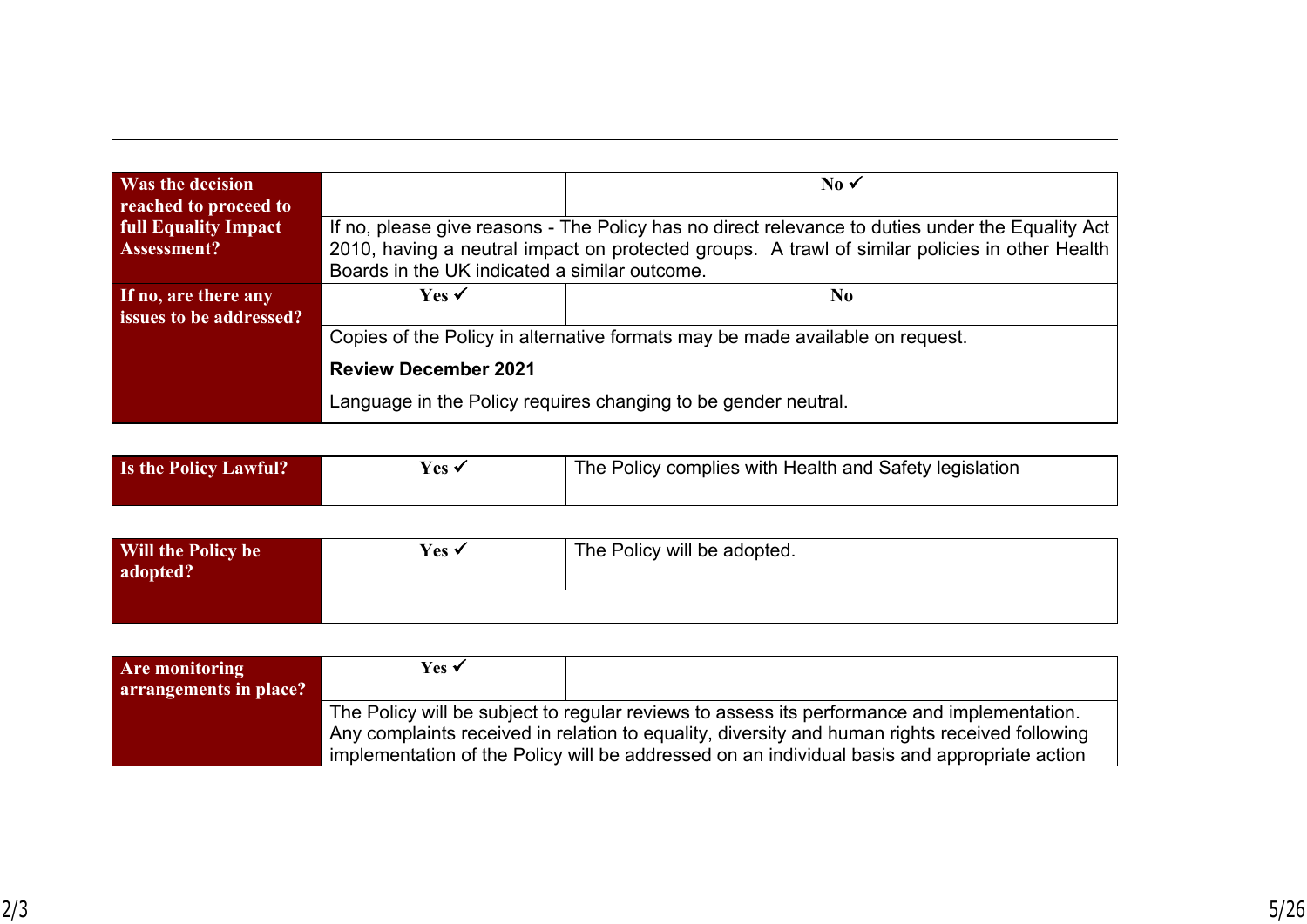| Who is the Lead<br>Officer?   | <b>Name:</b> | <b>Andrew Carruthers</b>      |
|-------------------------------|--------------|-------------------------------|
|                               | Title:       | <b>Director of Operations</b> |
|                               | Department:  | <b>Operations</b>             |
| <b>Review Date of Policy:</b> |              | December 2021                 |

| <b>Signature of all parties:</b> | <b>Name</b>        | <b>Title</b>                                              | <b>Signature</b>                                                                         |
|----------------------------------|--------------------|-----------------------------------------------------------|------------------------------------------------------------------------------------------|
|                                  | <b>Paul Evans</b>  | Assistant Head of<br>Operational<br><b>Facilities</b>     | December 2021                                                                            |
|                                  | <b>Alan Winter</b> | <b>Senior Diversity &amp;</b><br><b>Inclusion Officer</b> | 16th December 2021                                                                       |
|                                  |                    |                                                           |                                                                                          |
|                                  |                    |                                                           |                                                                                          |
|                                  |                    |                                                           |                                                                                          |
|                                  |                    |                                                           | Please Note: An Action Plan should be attached to this Outcome Report prior to signature |

 $\overline{\phantom{a}}$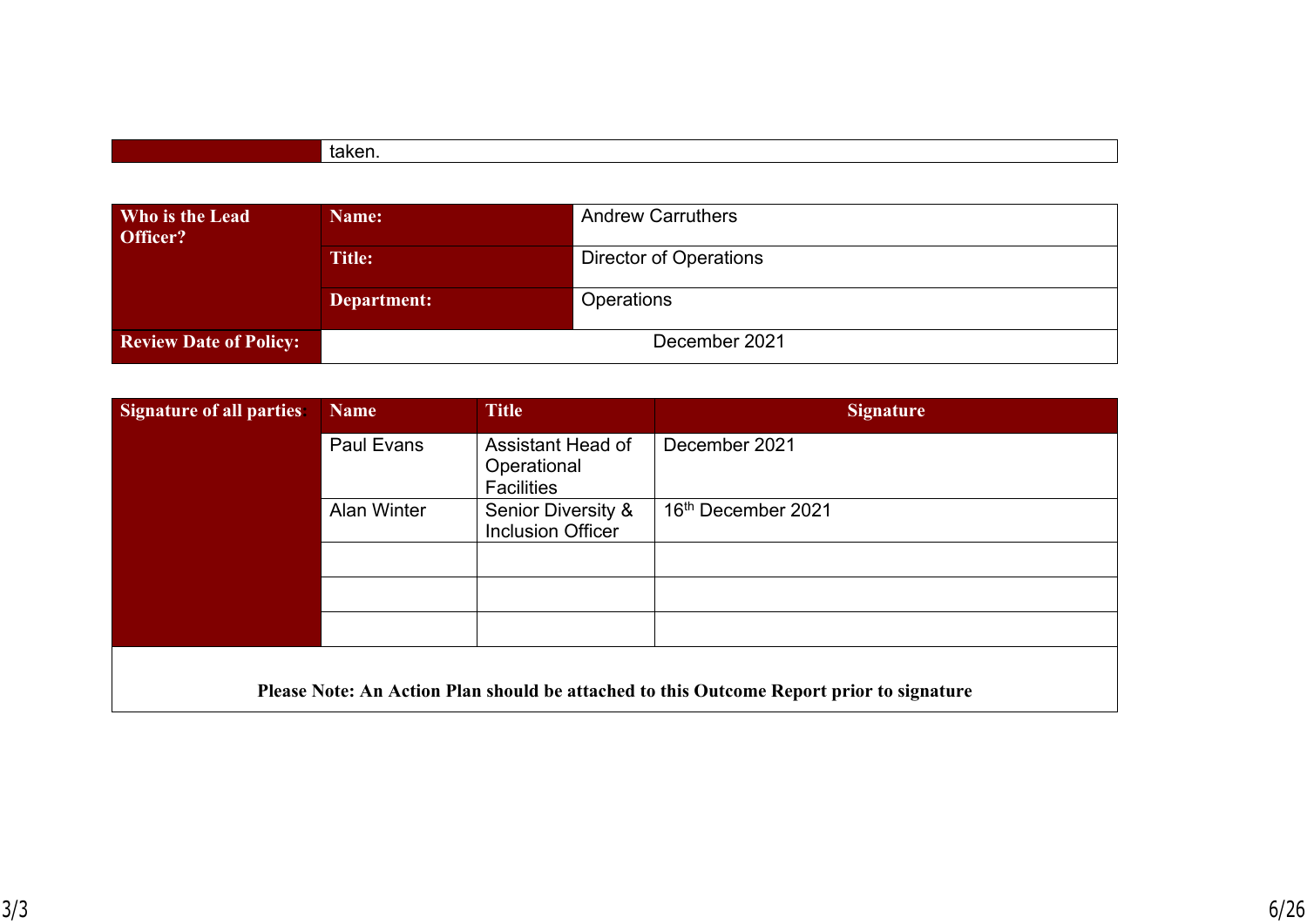

# **Medical Gas Policy**

# **FOR H&S APPROVAL**

| <b>Policy</b><br>Number: |  | 434              |  | Supersedes:                           | N/A | <b>Classification</b> |                      | Corporate |                      |                        |
|--------------------------|--|------------------|--|---------------------------------------|-----|-----------------------|----------------------|-----------|----------------------|------------------------|
|                          |  |                  |  |                                       |     |                       |                      |           |                      |                        |
| Version<br><b>No</b>     |  | Date of<br>EqlA: |  | Approved by:                          |     |                       | Date of<br>Approval: |           | Date made<br>Active: | <b>Review</b><br>Date: |
| V2                       |  | 12/2021          |  | <b>Health and Safety</b><br>Committee |     |                       |                      |           |                      | 1 year                 |

| <b>Brief</b><br>Summary of<br>Document: | The aim of this policy is to outline the necessary mandatory requirements for<br>the management of Medical Gas Pipeline Systems (MGPS) installed within all<br>HDUHB's premises.                                                                                                                                                                                                                                       |
|-----------------------------------------|------------------------------------------------------------------------------------------------------------------------------------------------------------------------------------------------------------------------------------------------------------------------------------------------------------------------------------------------------------------------------------------------------------------------|
| Scope:                                  | This policy applies to staff involved with MGPS and related equipment as defined<br>in Health Technical Memorandum (HTM) 02-01. It applies throughout the<br>HDUHB to all fixed medical gas pipeline and manifold systems, liquid oxygen<br>storage plant, medical vacuum systems and anaesthetic gas scavenging<br>systems as well as to medical gas cylinders; their storage, transportation and<br>setting to work. |
| To be read in<br>conjunction<br>with:   | Site specific operational maintenance procedures for medical gas<br>144 - Maintenance Policy<br>341 – Prescription and Administration of Emergency Oxygen in adults<br>010 - Health and Safety Policy                                                                                                                                                                                                                  |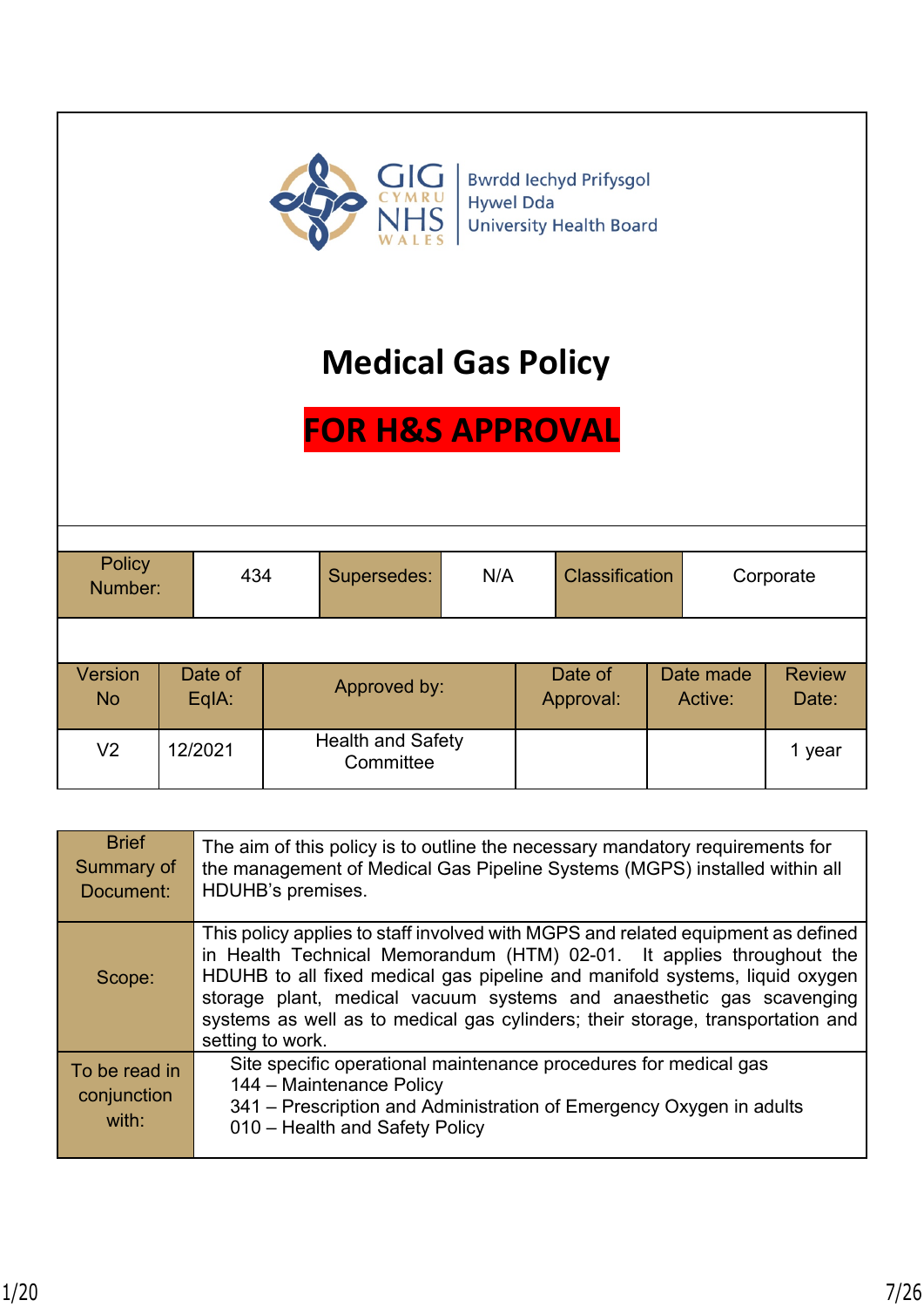| <b>Owning</b><br>Group | Medical Gas Group (Chair – Head of Operational Facilities Management) |
|------------------------|-----------------------------------------------------------------------|
|------------------------|-----------------------------------------------------------------------|

| Executive<br>  Andrew<br>Carruthers<br>Director: | <b>Job Title</b> | Director of Operations |
|--------------------------------------------------|------------------|------------------------|
|--------------------------------------------------|------------------|------------------------|

|                | <b>Reviews and updates</b>                                                                   |                   |  |  |  |
|----------------|----------------------------------------------------------------------------------------------|-------------------|--|--|--|
| Version<br>no: | <b>Summary of Amendments:</b>                                                                | Date<br>Approved: |  |  |  |
|                | <b>New Policy</b>                                                                            | 24/5/2016         |  |  |  |
| $\overline{2}$ | <b>Full review</b>                                                                           | 10/3/2020         |  |  |  |
| 3              | Revision of Policy – included additional references to section 10.24<br>for Covid-19 alerts. | 10/12/2021        |  |  |  |

# Glossary of terms

| Term                        | Definition                                            |
|-----------------------------|-------------------------------------------------------|
| <b>HDUHB</b>                | <b>Hywel Dda University Health Board</b>              |
| <b>MGPS</b>                 | <b>Medical Gas Pipeline System</b>                    |
| <b>HTM</b>                  | <b>Health Technical Memorandum</b>                    |
| <b>Clinical Engineering</b> | <b>Clinical Engineering</b>                           |
| <b>HBN</b>                  | <b>Health Building Note</b>                           |
| <b>NHS</b>                  | <b>National Health Service</b>                        |
| <b>AP MGPS</b>              | <b>Authorised Persons Medical Gas Pipeline System</b> |
| <b>HSWA</b>                 | Health and Safety at Work Act                         |
| <b>CEO</b>                  | <b>Chief Executive Officer</b>                        |
| QC MGPS                     | <b>Quality Controller Medical Gas Pipeline System</b> |
| <b>BLD</b>                  | <b>Board Level Director</b>                           |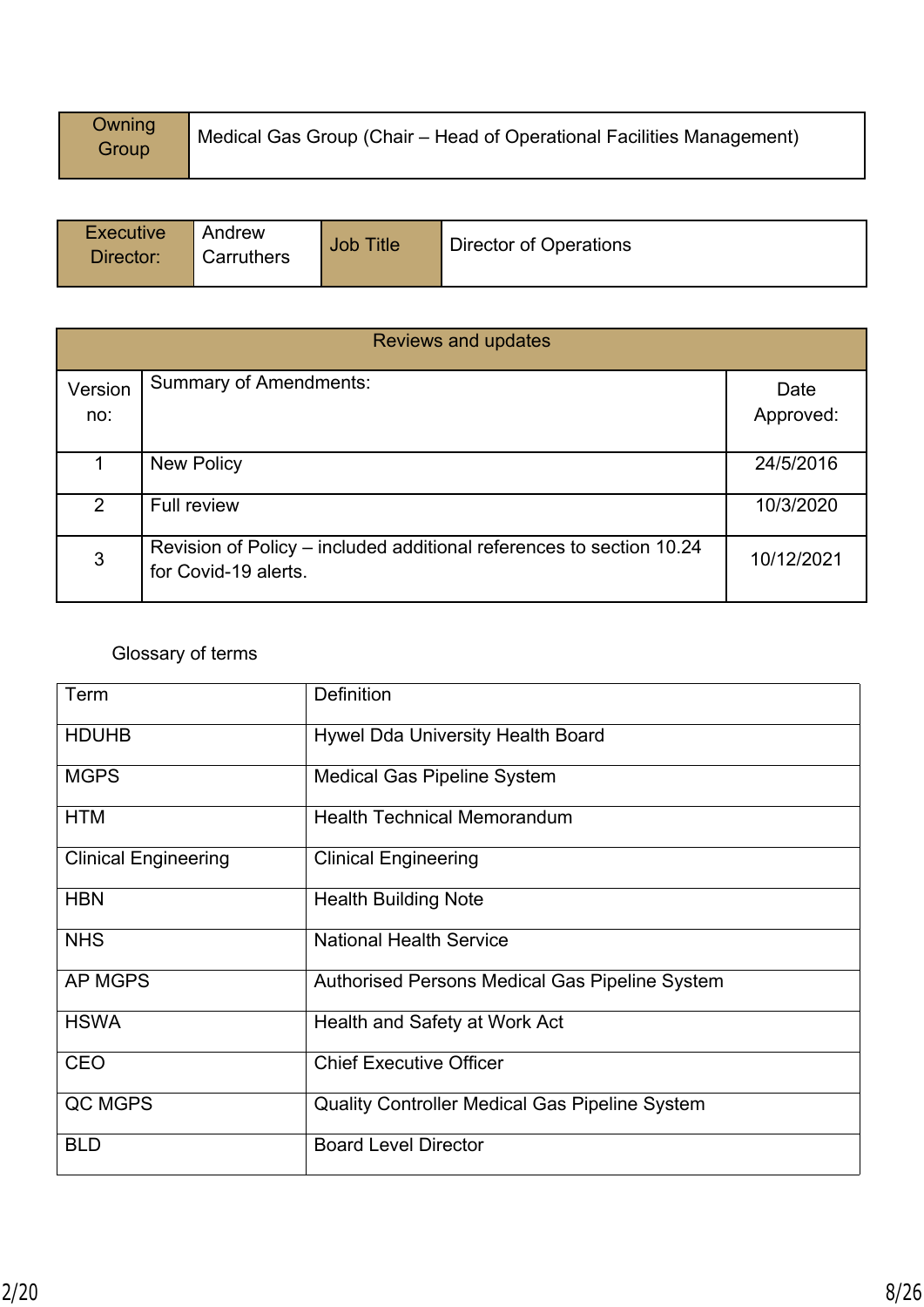| <b>DP</b>        | <b>Designated Person</b>                                                 |
|------------------|--------------------------------------------------------------------------|
| <b>DDP</b>       | <b>Deputy Designated Person</b>                                          |
| OM E/W           | <b>Operations Manager East and West</b>                                  |
| <b>AE MGPS</b>   | Authorising Engineer Medical Gas Pipeline System                         |
| <b>AVSU</b>      | Area Valve System Unit                                                   |
| <b>CP MGPS</b>   | <b>Competent Persons Medical Gas Pipeline System</b>                     |
| <b>MHRA</b>      | Medicines & Healthcare Products Regulatory Agency                        |
| <b>RIDDOR</b>    | Reporting of Injuries, Diseases and Dangerous Occurrences                |
| HoO              | <b>Head of Operations</b>                                                |
| <b>BS EN ISO</b> | British Standard European Norm - International Standards<br>Organisation |
| <b>DNO</b>       | <b>Designated Nurse Officer</b>                                          |
| <b>MGG</b>       | <b>Medical Gas Group</b>                                                 |
| <b>BOC</b>       | <b>British Oxygen</b>                                                    |
| CAP/DPT          | Capital Projects and Discretionary Project Teams                         |
| <b>FST</b>       | <b>Fire Safety Group</b>                                                 |

| │ Keywords │Maintenance, Oxygen, Medical Gas, Vacuum. |
|-------------------------------------------------------|
|                                                       |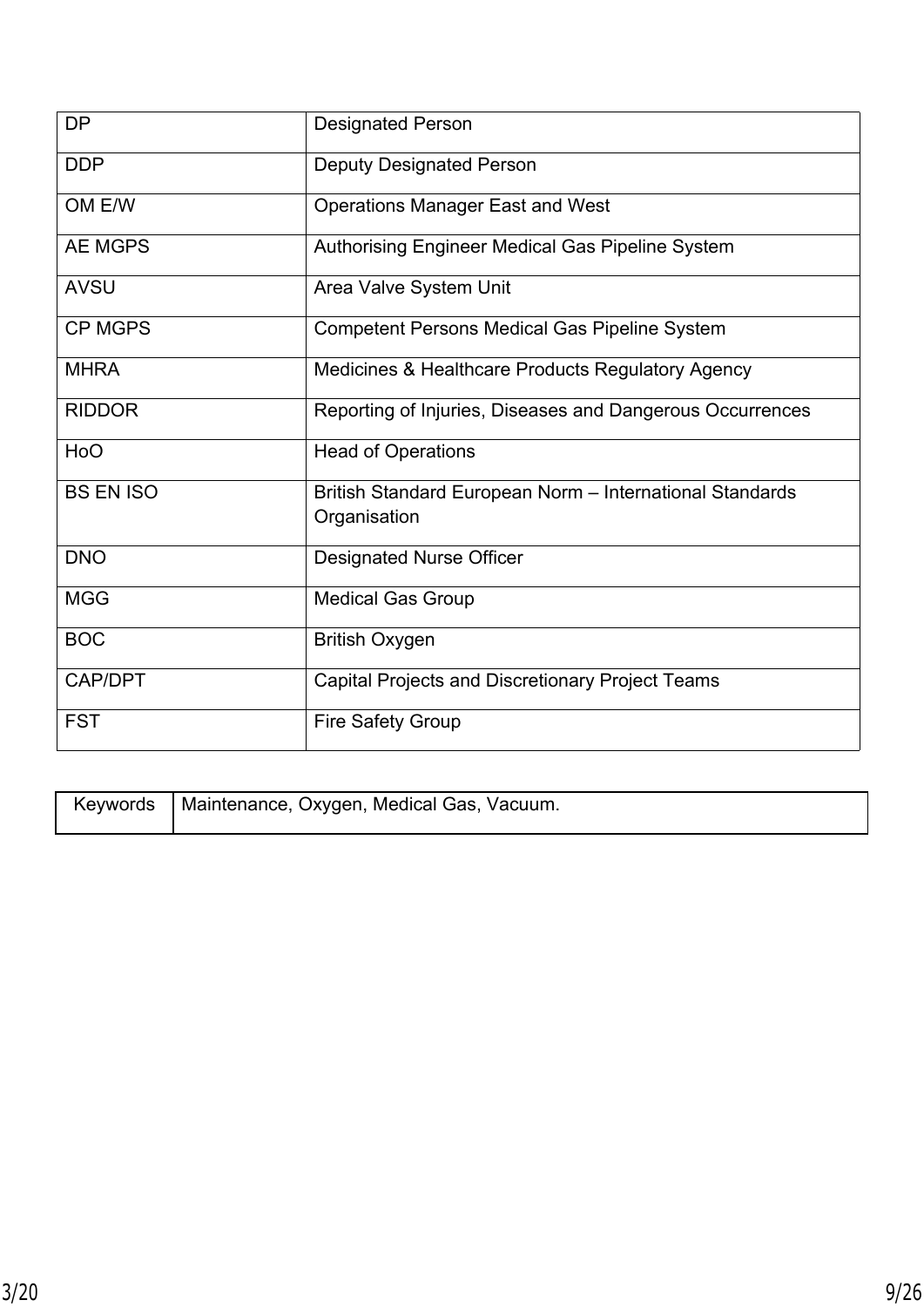# Contents

| 1  |       |  |  |  |  |  |
|----|-------|--|--|--|--|--|
| 2  |       |  |  |  |  |  |
| 3  |       |  |  |  |  |  |
| 4  |       |  |  |  |  |  |
| 5  |       |  |  |  |  |  |
| 6  |       |  |  |  |  |  |
| 7  |       |  |  |  |  |  |
| 8  |       |  |  |  |  |  |
| 9  |       |  |  |  |  |  |
| 10 |       |  |  |  |  |  |
|    | 10.1  |  |  |  |  |  |
|    | 10.2  |  |  |  |  |  |
|    | 10.3  |  |  |  |  |  |
|    | 10.4  |  |  |  |  |  |
|    | 10.5  |  |  |  |  |  |
|    | 10.6  |  |  |  |  |  |
|    | 10.7  |  |  |  |  |  |
|    | 10.8  |  |  |  |  |  |
|    | 10.9  |  |  |  |  |  |
|    | 10.10 |  |  |  |  |  |
|    | 10.11 |  |  |  |  |  |
|    | 10.12 |  |  |  |  |  |
|    | 10.13 |  |  |  |  |  |
|    | 10.14 |  |  |  |  |  |
|    | 10.15 |  |  |  |  |  |
|    | 10.16 |  |  |  |  |  |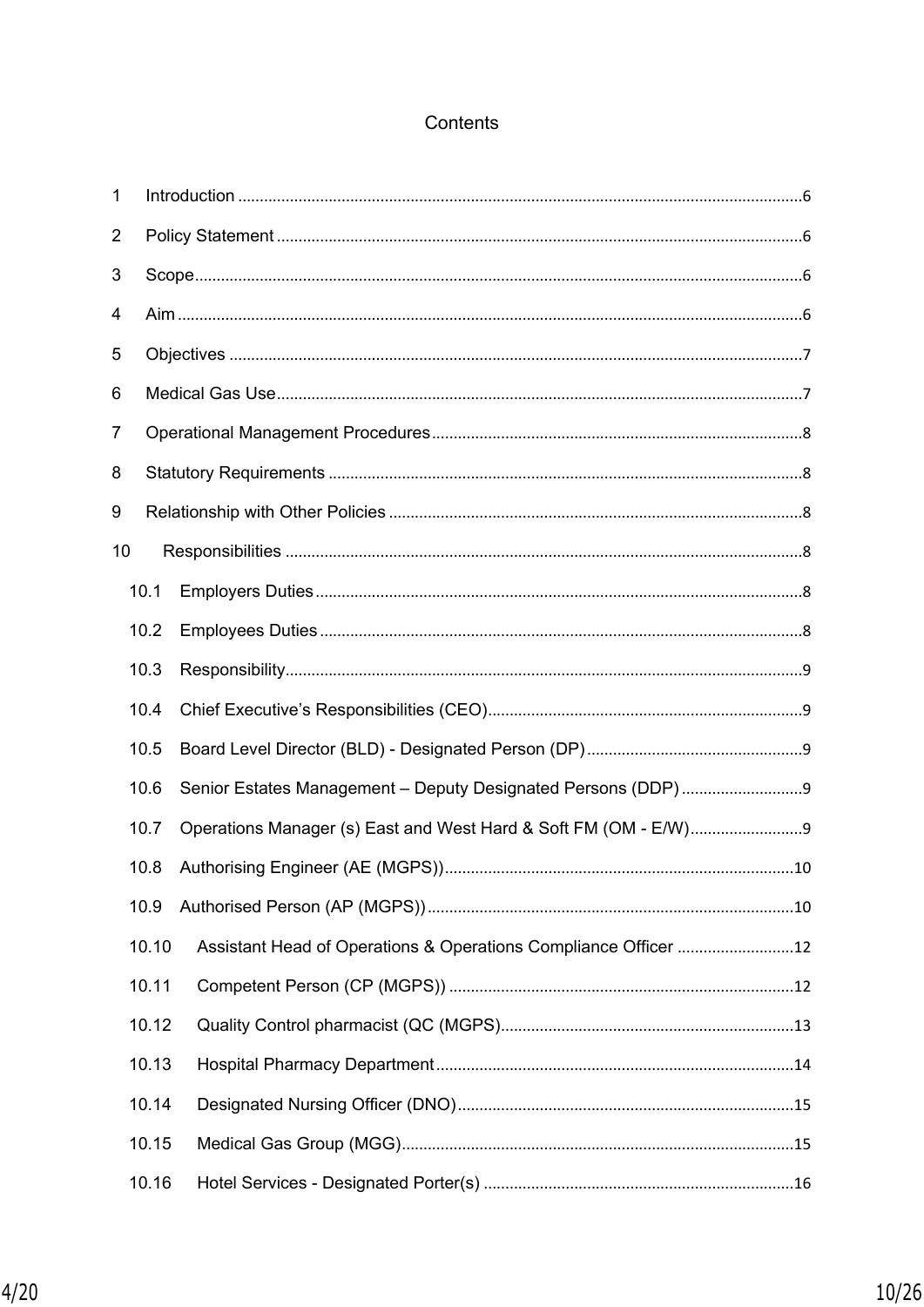| 10.18 |  |  |  |
|-------|--|--|--|
| 10.19 |  |  |  |
| 10.20 |  |  |  |
| 10.21 |  |  |  |
| 10.22 |  |  |  |
| 10.23 |  |  |  |
| 10.24 |  |  |  |
|       |  |  |  |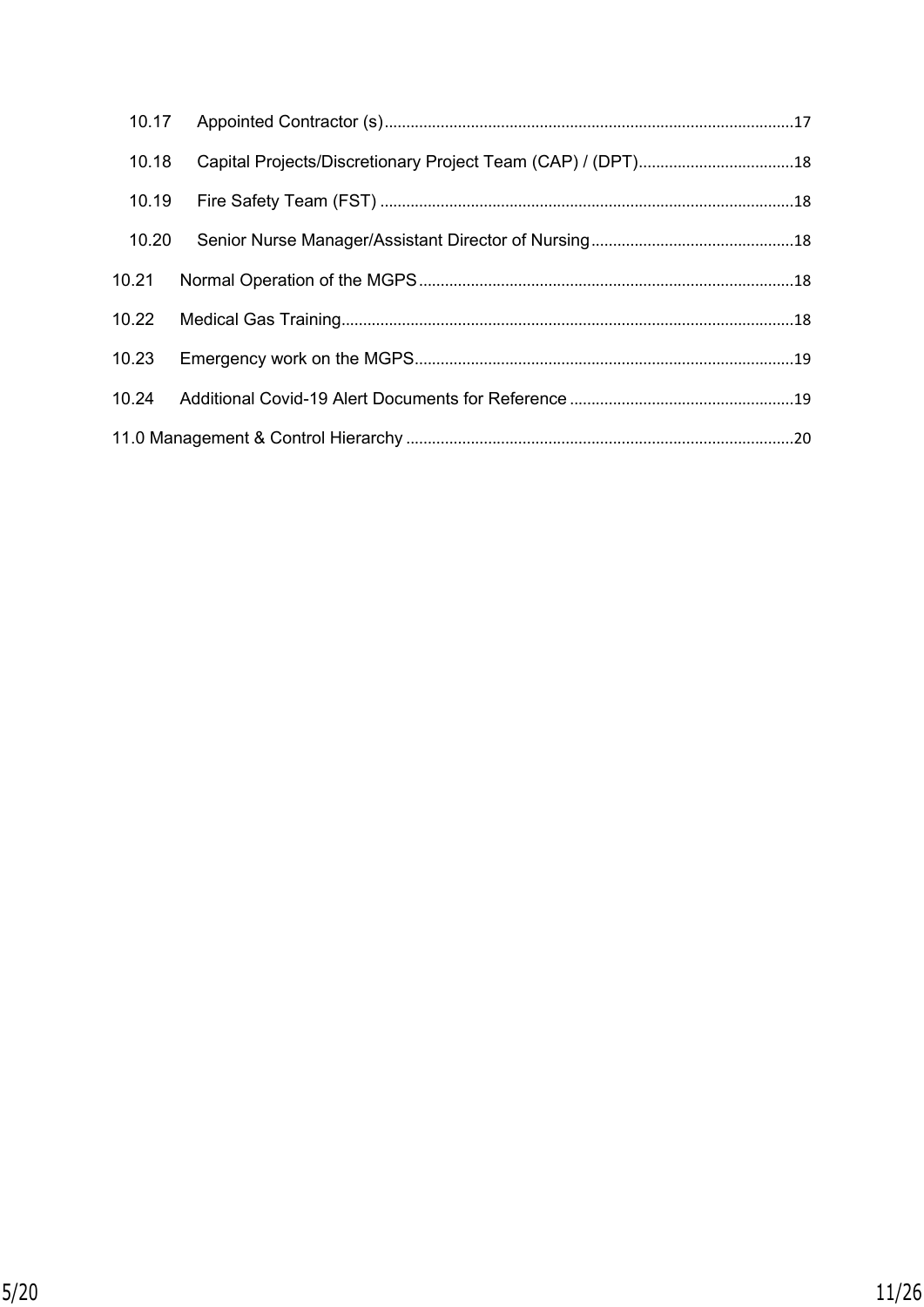# <span id="page-11-0"></span>**1 Introduction**

The Hywel Dda University Health Board, hereinafter referred to as the HDUHB recognises its responsibility to implement in full, the safe management of the Medical Gases in accordance with the statutory requirements, current guidelines and best practice.

This policy and procedures document outlines the expectation of the HDUHB for the standards to be provided by the organisation. It also sets out how the organisation will meet its statutory duties to its stakeholders, and provide guidance to staff (both clinical and non-clinical) about how they should act in given situations.

The Medical Gas Pipeline Systems (MGPS) provides a safe, convenient and costeffective supply of medical gases to points where these gases can be used by clinical and nursing staff for patient care. This document sets out the system of control and assurance expected by the HDUHB of its MGPS management. All users of the MGPS and those responsible for its management within the organisation are to adhere to this standard for any related activity.

# <span id="page-11-1"></span>**2 Policy Statement**

The purpose of this policy is to enable the HDUHB to maintain a safe and consistent approach to the transportation, storage, setting to work and administration of medical gases and to provide assurance to the Board that a robust system is in place.

#### <span id="page-11-2"></span>**3 Scope**

The scope of this policy comprises of all the buildings currently owned or occupied (under a full maintenance lease or otherwise) by the HDUHB. A full list of properties/ buildings and status of occupation is available on request from the Health Board's Estates Department.

This policy is designed for the use of all staff involved with MGPS and related equipment as defined in Health Technical Memorandum (HTM) 02-01. It applies throughout the HDUHB to all fixed medical gas pipeline and manifold systems, liquid oxygen storage plant, medical vacuum systems and anaesthetic gas scavenging systems as well as to medical gas cylinders (including that of Pathology and Dental Medical Gas requirements) their storage, transportation and setting to work.

The management and responsibility of the MGPS infrastructure for the HDUHB resides with the Estates department.

Equipment connected to the terminal units is not covered by this policy other than where its mode of use may affect system operation or safety. The user departments with support from the Clinical Engineering department are responsible for the specification, purchase, maintenance and mode of use of any equipment connected to the MGPS (Appropriate consultation with the respective MGPS Authorised Person is still expected).

#### <span id="page-11-3"></span>**4 Aim**

The aim of this policy is to empower a structured procedure and reporting process, for the management and control of the HDUHB's medical gas infrastructure, in order to satisfy current legislation and guidance, such as Health Technical Memorandum 02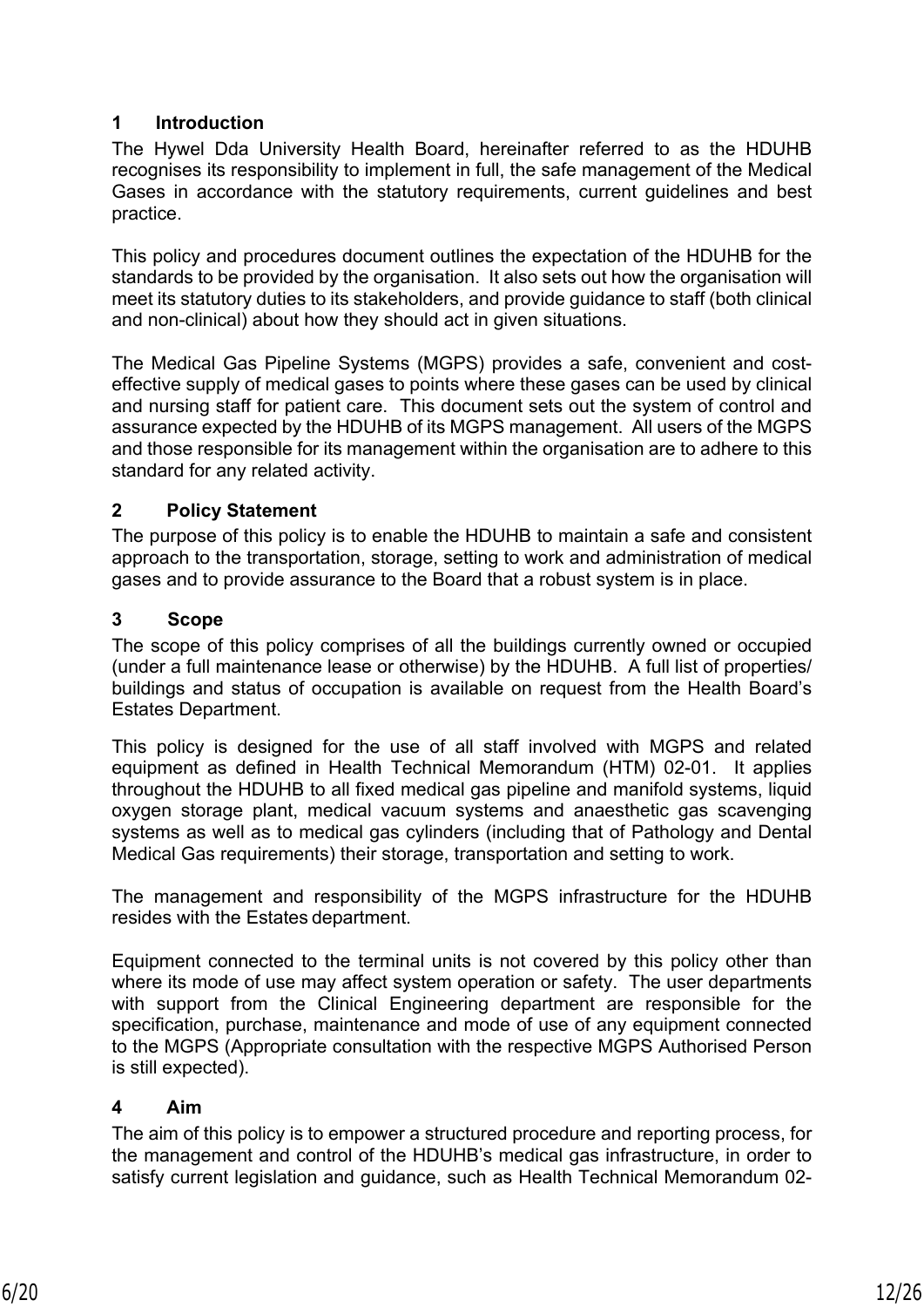01 Medical Pipeline Systems – Operational Management (HTM) and other relevant Health Building Notes (HBN's). This will involve the continued implementation and communication of a multi-disciplinary group to be known as the Medical Gas Group (MGG) and all relevant participating stakeholders.

To achieve the aim of this policy and as required by Health Technical Memorandum best practice NHS engineering guidance 02-01 the HDUHB will undertake to:

- Make appointments for responsibility such as Authorised Persons and Competent Persons.
- Identify and assess sources of risk through effective management arrangements.
- Remove sources of risk whenever possible and only manage risk appropriately if it becomes the only option.
- Prepare appropriate written maintenance documentation for managing the medical infrastructure for minimising risk.
- Train staff to understand the risks and how to fulfil their roles and responsibilities as appropriate.
- Only use service providers that can demonstrate capability and competence.
- Maintain records in accordance with guidance of all training, policies, associated procedures, risk assessments and monitoring and testing.
- Regularly review performance and provide information to promote continued diligence on compliance.
- To enable standardisation in the provision of safe systems of work for patients, staff and public by defining training requirements and standardising the medical gas permit to work the system.
- To ensure that all HDUHB employees understand their specific roles and responsibilities with regard to medical gases. To ensure best practice is observed in the provision of medical gas services to the patient.
- Control, safe storage, transportation and use of Medical Gas Cylinders

# <span id="page-12-0"></span>**5 Objectives**

The objectives of this policy are to implement appropriate arrangements and management protocols, in order to ensure that the HDUHB's medical gas infrastructure remains safe and fully functioning for the use of patient services.

#### <span id="page-12-1"></span>**6 Medical Gas Use**

Any compressed gas and vacuum supplies to general engineering workshops and pathology department equipment are separate from the general MGPS and are NOT included in this policy, although the general principles of safety embodied here should be applied to all compressed gas and vacuum systems.

Medical gases must not be used for non-medical purposes, other than as a test gas for medical equipment.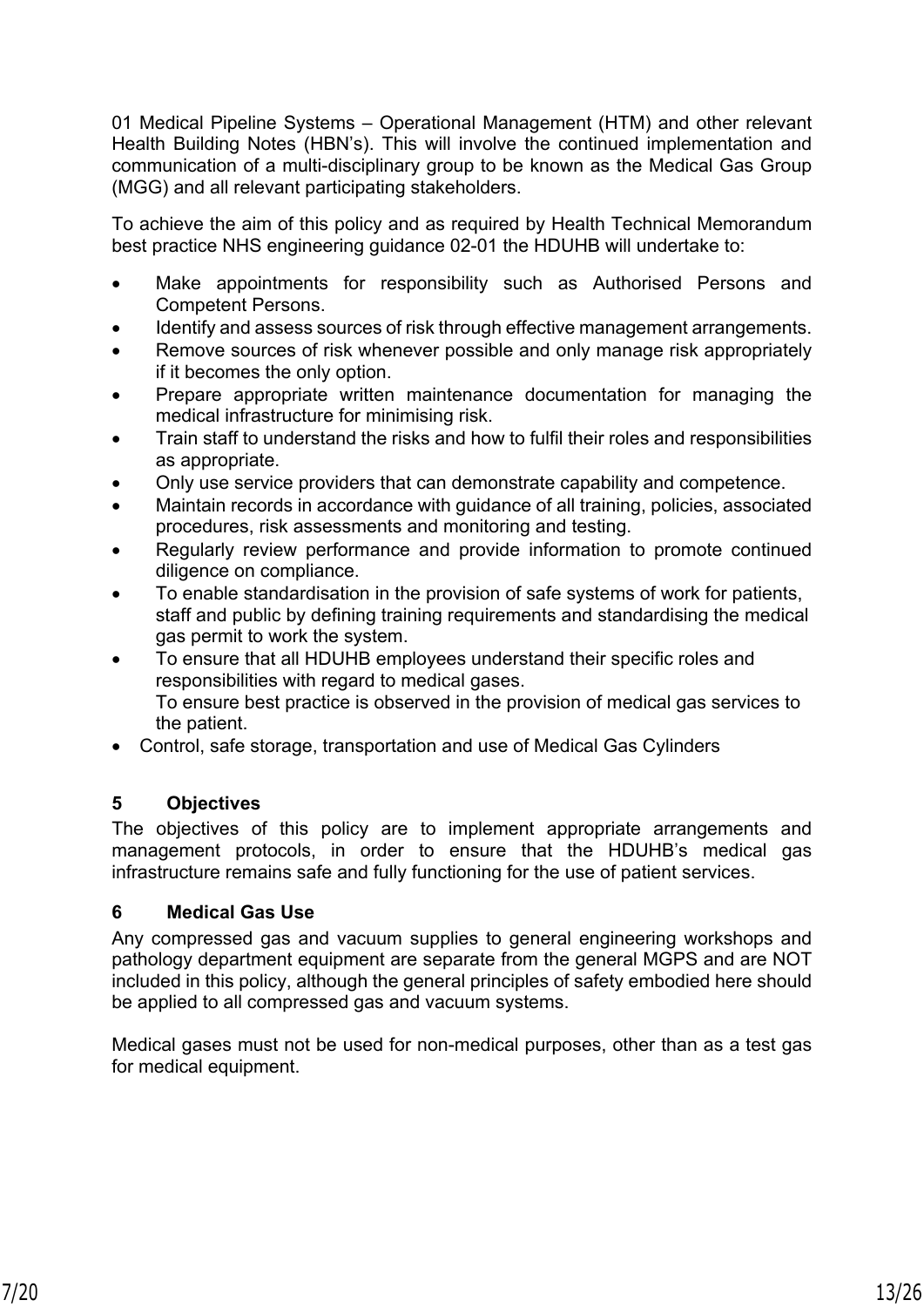# <span id="page-13-0"></span>**7 Operational Management Procedures**

This policy must also be read in connection with the individual operational system requirements and system descriptions for each main hospital acute site and any site within that locality with a MGPS installation. The AP's will be fully responsible for the updating of these local procedures.

- Vol 1: Withybush General Hospital.
- Vol 2: Prince Philip Hospital.
- Vol 3: Glangwili General Hospital.
- Vol 4: Bronglais General Hospital.

#### <span id="page-13-1"></span>**8 Statutory Requirements**

It is the HDUHB's policy to ensure there are adequate procedures in place to fully comply with all statutory requirements with respect to Health and Safety and any Medical Gas guidance.

# <span id="page-13-2"></span>**9 Relationship with Other Policies**

This Policy should not be considered in isolation. The following Policies should also be taken into account:

- Health and Safety
- Contractor Control Policy
- **•** Asbestos Policy
- Fire Safety Policy
- Maintenance Policy
- Confined Space Policy
- Infection Control
- Near Patient Equipment
- Manual Handling
- Medicines Policy (Acute, Mental Health, Learning Disabilities and Community Services).
- Prescription and Administration of Emergency Oxygen in Adults Guidelines

#### <span id="page-13-3"></span>**10 Responsibilities**

#### <span id="page-13-4"></span>**10.1 Employers Duties**

The HDUHB as employers have a general duty under The Health and Safety at Work etc. Act (HSWA), in particular Section 2, to ensure that, so far as is reasonably practicable, the health, safety and welfare of all their employees and others who may be affected by their undertaking e.g. Patients

#### <span id="page-13-5"></span>**10.2 Employees Duties**

Under Section 7 of the HSWA, employees have a duty to take reasonable care for their own health and safety and of others who may be affected by their acts or omissions at work. Section 7 also requires the employee's co-operation with their employer to enable the employer to comply with statutory duties for health and safety.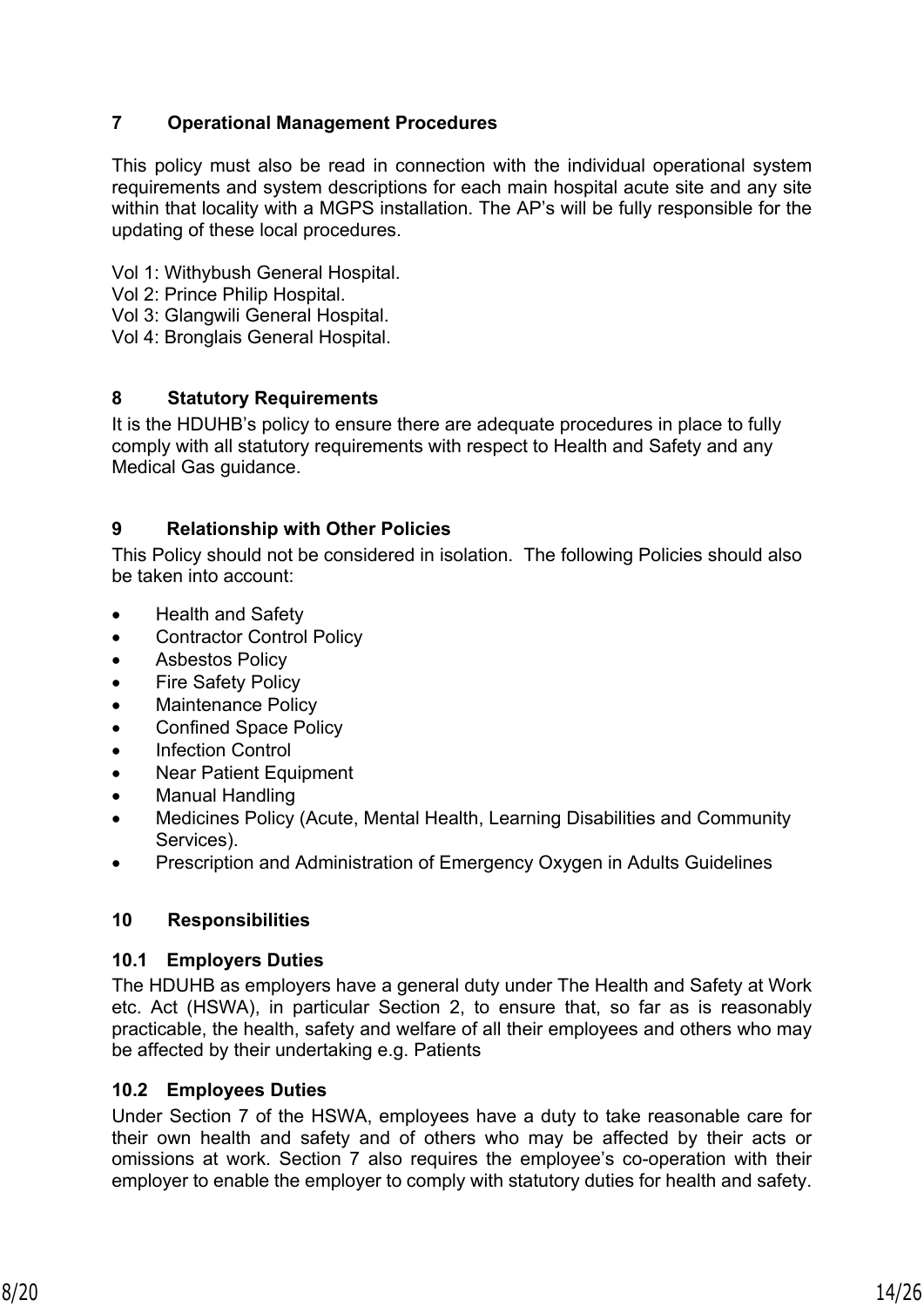# <span id="page-14-0"></span>**10.3 Responsibility**

Responsibility for the effective implementation of this policy principally resides with a collection of staff as referred to in the management hierarchy diagram section 11 on Page 19.

### <span id="page-14-1"></span>**10.4 Chief Executive's Responsibilities (CEO)**

The CEO has ultimate management accountability for MGPS, including the allocation of resources and the appointment of key personnel. Day to day management and control of the MGPS is delegated to the nominated medical gas Authorised Person's (AP's) (MGPS) respectively.

The CEO (or appointed deputy) will appoint in writing all AP's (MGPS) after recommendation by the Authorising Engineer (AE) (defined below). The CEO will also appoint in writing one or more Quality Controllers (QC)(MGPS) on recommendation of the Head of Medicines Management.

The CEO has delegated specific responsibilities as follows:

- The AP's at each acute site are responsible for the day to day management of the MGPS and implementation of this policy.
- Head of Medicines Management pharmaceutical quality control and cylinder stock management.

#### <span id="page-14-2"></span>**10.5 Board Level Director (BLD) - Designated Person (DP)**

A board level director responsible for Estates and Facilities Services will be assigned as the Designated Person (DP) with responsibilities for Medical Gas as defined under HTM 02-01 Part B and is therefore responsible for ensuring that an appropriate Estates Structure has been formulated to professionally support and deliver the requirements of this policy. Furthermore, is required to communicate all relevant issues to the Board that may impact on the delivery and effectiveness of this policy.

#### <span id="page-14-3"></span>**10.6 Senior Estates Management – Deputy Designated Persons (DDP)**

The Director of Facilities, Estates & Capital Management (DFECM) and The Head of Operations (HoO) are collectively responsible within the estates department for ensuring that adequate trained resources and expertise is made available to formulate an estates structure.

They will also collectively act as Deputy Designated Persons (DDP) and are therefore responsible as directed by the DP for nominating in writing, Authorised Persons (AP's) whose duties will be to implement and manage the Health Board's Policy for Medical Gas Services. This will be an official appointment in writing following assessment and recommendation from the externally appointed Authorising Engineer for Medical Gas Pipeline Systems.

The operational estates structure must ensure that effective and robust medical gas safety management arrangements are in place in order to meet the legal requirements.

# <span id="page-14-4"></span>**10.7 Operations Manager (s) East and West Hard & Soft FM (OM - E/W)**

The OM – E/W are responsible for the day to day management of all operational functions including the full integration of Hard and Soft FM services within their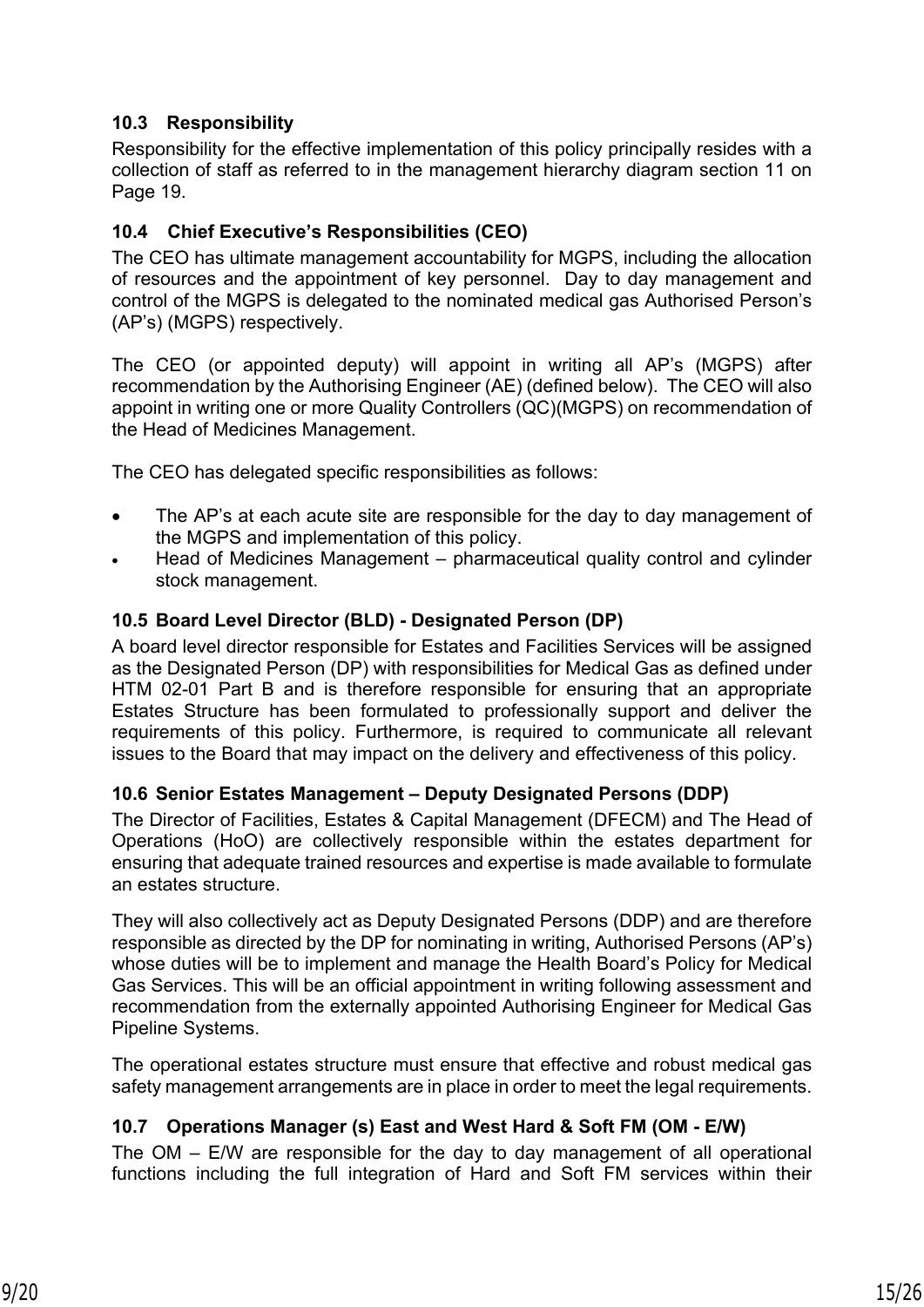regions. They are fully responsible for the staff within their management control, including that of monitoring of competency levels and training requirements in order that staff can undertake their roles appropriately and effectively in accordance with published guidance.

# <span id="page-15-0"></span>**10.8 Authorising Engineer (AE (MGPS))**

The AE is an appropriately qualified engineer with a minimum of incorporated engineer status (I.Eng), equipped with at least 5 years relevant professional experience, together with attendance at an accredited Authorising Engineer course and Authorised Person (MGPS) course within the last 3 years.

This person will have specialist knowledge of MGPS, in particular the MGPS for which an Authorised Person (MGPS) will assume responsibility on appointment. They act, and are employed, independently of organisations submitting potential Authorised Persons (MGPS) for assessment.

Duties and Responsibilities:

- To assess the suitability of prospective Authorised Persons, for appointment within the HDUHB.
- Reviewing the management systems of the MGPS, including the Permit to Work System annually.
- To hold summary details of plant pipeline and site records for each hospital within the organisation.
- Monitoring the implementation of the Operational Policy and Procedures.
- Recommending after satisfactory evaluation to the Chief Executive or his nominate representative, those persons deemed suitable to be Authorised Persons (MGPS).

# <span id="page-15-1"></span>*10.9 Authorised Person (AP (MGPS))*

The HDUHB must be fully supported by trained and authorised staff, based at each of the acute hospital sites. This will ensure that operationally resources are available to cover core times (such as 8:00am to 4:00pm), as well as during on call arrangements. The HB must therefore ensure that there is a minimum of three nominated AP's located at each of the acute sites.

One of the AP's on each of the acute sites will be designated as the co-ordinating senior AP (CAP) for MGPS, as a consequence they will be the responsible officer for the day to day management of the MGPS and implementation of this policy for the sites they control. The decision to nominate the senior AP will rest with the individual operations managers (east and west).

# **The AP Credentials**

The AP (MGPS) is an appropriately qualified engineer to a minimum of HNC level or equivalent in an engineering discipline and at least 3 years relevant professional experience. They will also have successfully completed an accredited AP (MGPS) training course. In addition, will have been assessed as suitable by the AE and appointed in writing by the CEO (or appointed deputy).

A minimum of three APs (MGPS) are required at each acute site. The AP's (MGPS) are listed in the site operations folders at each acute site.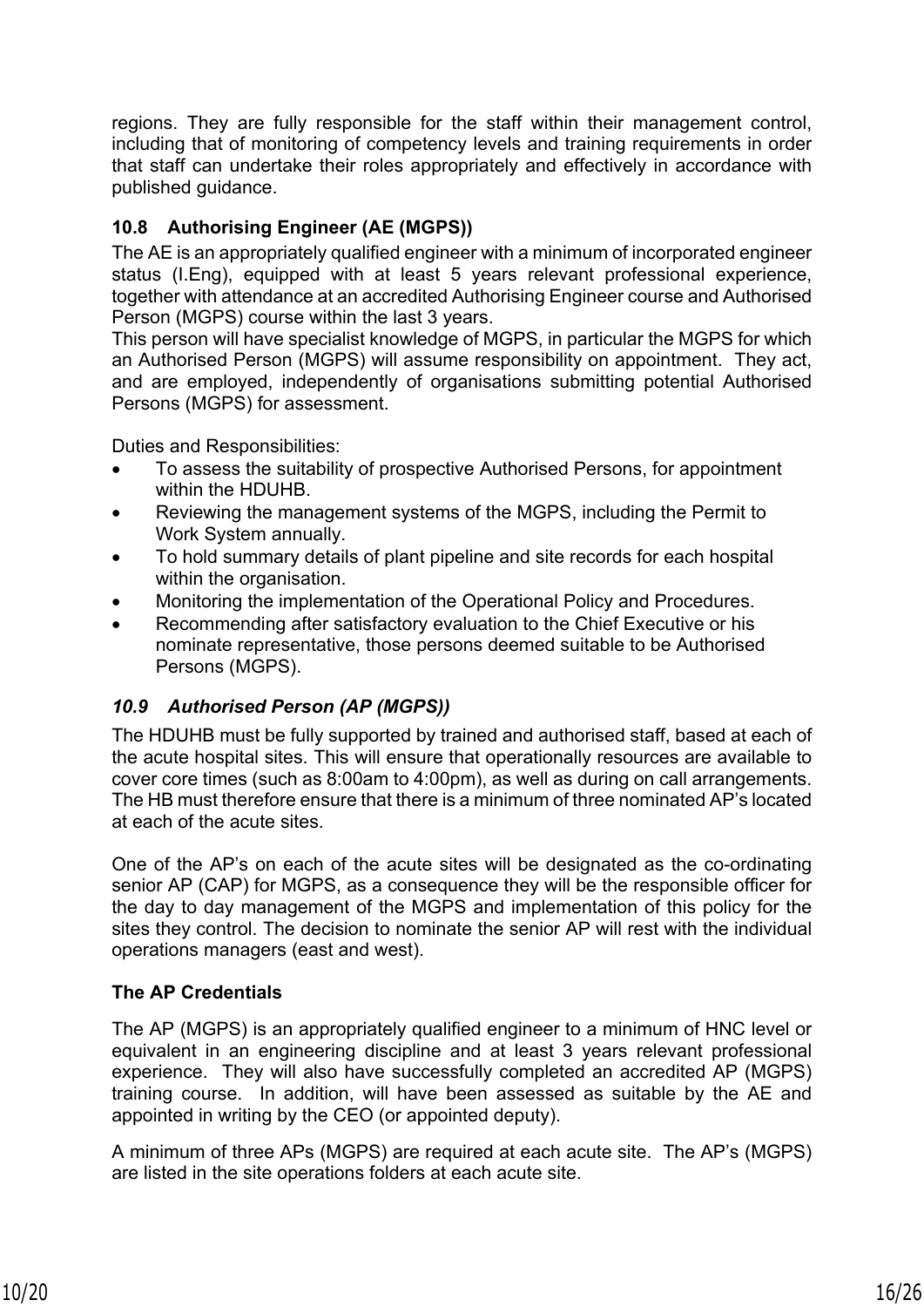Each AP (MGPS) must have sufficient site knowledge and experience together with adequate resources, they are also responsible for the management / upkeep of the as-fitted drawings of the complete medical gas infrastructure, asset list of key infrastructure equipment, such as compressors, effective key registers, key safe procedures and the permit to work system (MGPS), etc. to manage the systems safely.

The AP (MGPS) is the primary lead in all matters relating to the MGPS. Specifically his duties and responsibilities will include:

- The safe and efficient day-to-day management of the MGPS system, in accordance with the statutory requirements, current guidelines and best practice.
- To be responsible for the Permit to Work System, including the issue of Permits to Competent Persons (MGPS) for all servicing, repair, alteration and extension work carried out on the existing MGPS.
- To establish and maintain a Register of Competent Persons (MGPS) and Specialist Contractors after assessing their suitability for appointment by the HDUHB.
- To annually review each Contractor's and Person's continued inclusion in the register. The register is to be retained at each acute site and managed by the AP.
- To be responsible for the supervision of work carried out by Competent Persons (MGPS), for the standard of that work and the documentation provided.
- To ensure that the Hospital's MGPS maintenance specification and schedule of equipment (including all plant, manifolds, pipework, valves, terminal units and alarm systems) are kept up to date.
- To ensure that appropriate safety warning signs are prominently displayed in accordance with current requirements, guidelines, best practice and to ensure these include emergency contact numbers appropriate to the area and MGPS installation.
- To ensure that all valves and AVSUs are correctly labelled and that any changes to departmental names, functions or details are recorded as soon as changes have taken place both on the valve/AVSU label and the corresponding as fitted drawings and valve charts.
- To liaise closely with Designated Medical/Nursing Officers, the Quality Controller (MGPS) and others, who need to be informed of any interruption or testing of the MGPS. This can be via the Medical Gas Group.
- To provide technical advice to those responsible for the purchase of any medical equipment that will be connected to the MGPS, in order to avoid problems with capacity and flow rates.
- In accordance with HDUHB's policy on provision of services, to provide advice on the provision and/or replacement of MGPS central plant and associated systems (The Estates Department holds overall responsibility for the provision and maintenance of MGPS services within the HDUHB, key items of plant replacement will be raised at MGG meetings.).
- To organise such training of Estates staff (and other staff if requested) and/or transfer of MGPS information as required.
- To prepare or commission compliance surveys of the MGPS and associated risk assessments. To propose remedial actions arising from such surveys and risk assessments. To monitor compliance and risks and repeat surveys and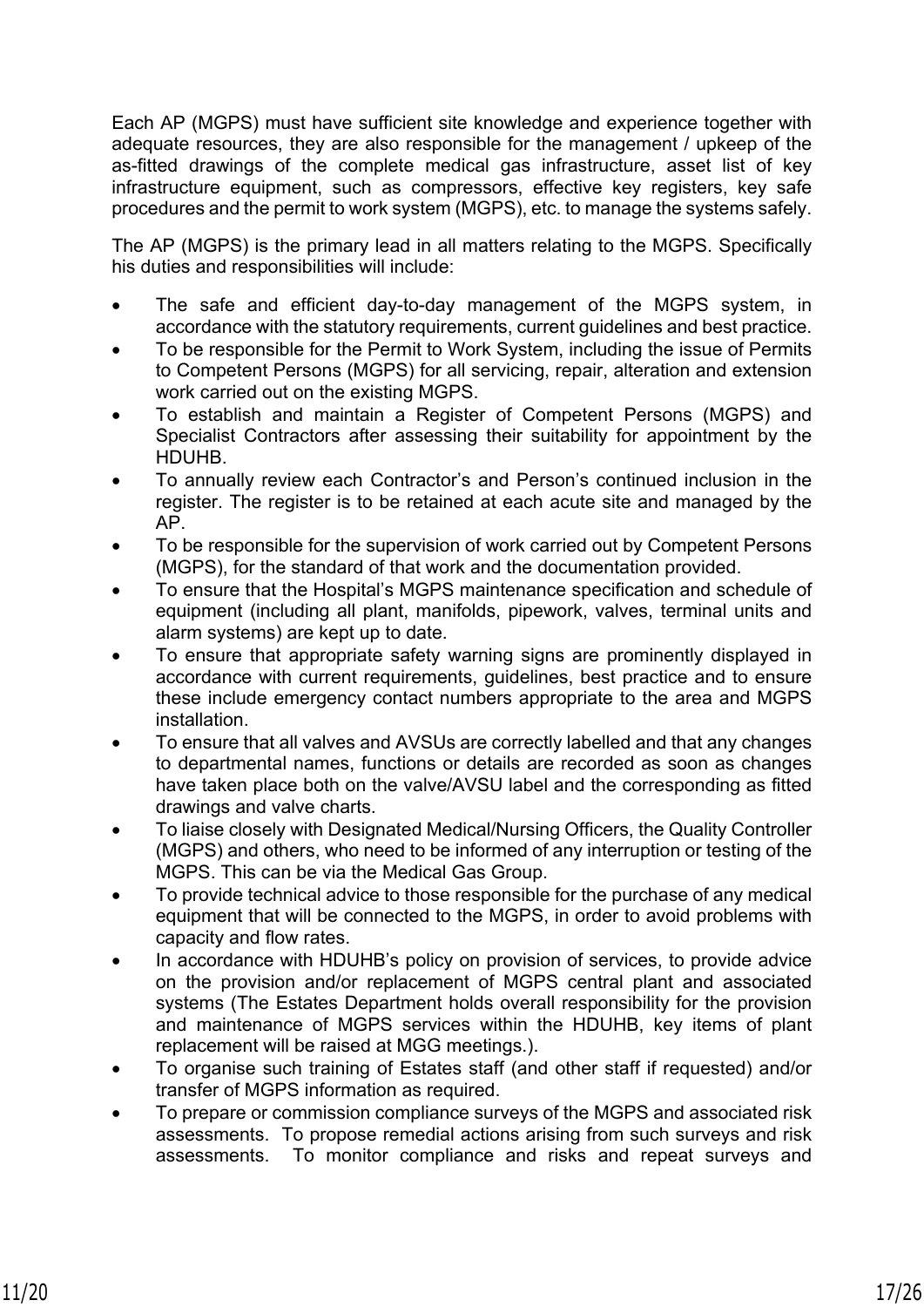assessments as necessary. A summary of outstanding non-compliances are to be tabled at the Medical Gas Working Group Meetings.

- To appoint after due examination, hospital based Competent Persons (MGPS)
- To follow incident and accident DATIX reporting procedures as defined by any relevant NHS, MHRA and/or statutory guidance (RIDDOR, Device Alerts, Hazard Notices etc.).

With regard to work carried out under a permit to work, the AP (MGPS) will:

- Liaise with all other departments in sufficient time prior to work commencement, to establish temporary supply requirements and contingencies.
- Assess the Level of Hazard and prepare a suitable permit.
- Obtain permission from the Designated Nursing Officer or Designated Medical Officer for interruption to supplies/work on system.
- Explain the detail of work to the competent person.
- Affix "Do Not Use" or other prohibition notices/devices to affected terminal units.
- Supervise the isolation of the system or part that work is to be carried out on.
- Supervise the final connection and purging with working gas.
- Supervise appropriate engineering validation and verification tests.
- Witness QC identity and quality tests.
- Obtain acceptance for system re-instatement/completion of work.
- Remove "Do Not Use" or prohibition notices.

#### <span id="page-17-0"></span>**10.10 Assistant Head of Operations & Operations Compliance Officer**

Will have a strategic involvement within the Operational Management Structure to support and assist the HoO and relevant Site Operational Managers on legislation, governance and policy arrangements in order to achieve compliance as far as reasonably applicable.

This will also include the management of risk registers and the bidding of statutory capital funding to address actions.

Furthermore, they are required to make the necessary changes to these policies and working practices following any revisions in legislation and advise the operational management team of such changes.

#### <span id="page-17-1"></span>**10.11 Competent Person (CP (MGPS))**

All Competent Persons (MGPS) are Craft Persons, either directly employed by the HDUHB, or registered and employed by specialist contractors.

All CP's (MGPS) directly employed by the HDUHB shall have satisfactorily completed an appropriate training course and be sufficiently experienced and familiar with the MGPS before being appointed by the CAP or AP (MGPS) responsible for that particular site. Training and appointment should be refreshed every 3 years.

All CP's (MGPS) employed by specialist contractors shall have satisfactorily completed an appropriate training course and be sufficiently experienced and familiar with MGPS before being appointed by their line manager. Training and assessment shall be refreshed every 3 years. In addition, all contractors shall be evaluated and selected by the site Authorised Person (MGPS). They shall ensure that they are registered to BS EN ISO 9000:2001, BS EN ISO 13485 with clearly defined registration criteria relevant to the services provided. All personnel responsible for managing a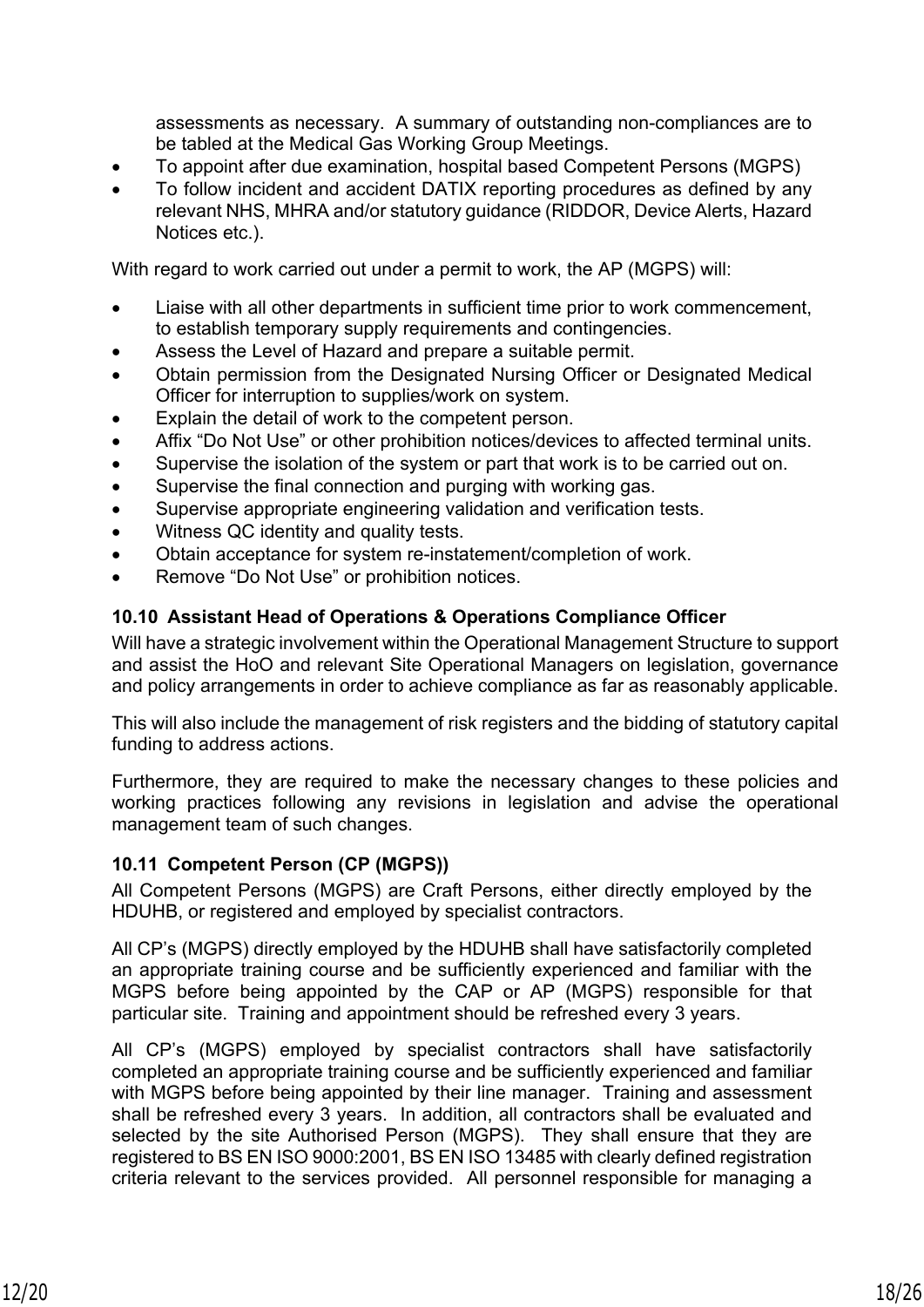specialist contractor's Competent Persons shall have completed the same training and evaluation as Authorised Persons (MGPS). Copies of contractor information will be retained by the AP (MGPS).

Duties and Responsibilities:

- To report to the Authorised Person (MGPS) prior to commencement of work on the MGPS each day.
- To carry out work on the MGPS in accordance with the relevant installation and maintenance specifications.
- To carry out repair, alteration or extension work, as directed by the Authorised Person (MGPS) in accordance with the Permit to Work System and HTM 02-01.
- To perform engineering tests appropriate to all work carried out and prove to the Authorised Person (MGPS) all test results.
- To carry out all work in accordance with the Health and Safety Policy.
- To carry out cylinder changes on primary supply manifolds and associated ESM's.
- Ensure that the manifold room is kept clean and tidy, reporting any inappropriately stored items to the AP. Ensure that all removed cylinder seats and other rubbish are promptly taken from the stores and properly disposed of.
- On completion of a change of cylinders on a manifold, record the activity on the log sheets provided.

With regard to work carried out under a permit to work, the CP (MGPS) will:

- Accept instruction from the AP and acknowledge responsibility for the work.
- Acknowledge familiarity with site fire and safety requirements.
- Isolate systems only under direct supervision of the AP.
- Confirm that only the intended section(s) of pipework are isolated.
- Carry out only such work as detailed on the permit including final connections.
- Confirm completion of work and notification to AP.
- Carrying out appropriate engineering validation and verification tests as required by and under direct supervision of the AP (MGPS).

#### <span id="page-18-0"></span>**10.12 Quality Control pharmacist (QC (MGPS)**

It is the responsibility of the CEO to appoint, in writing, on the recommendation of the Head of Medicines Management, one or more Quality Controllers with MGPS responsibilities.

The QC (MGPS) will be an appropriately qualified and experienced individual and shall be appointed by the regional quality control pharmacist and entered on to the national QC (MGPS) register.

The QC (MGPS) shall have received specific post graduate training covering the responsibilities and duties required with regard to MGPS, which shall be refreshed every five years. The QC (MGPS) may also attend part of, or the entire Authorised Person training course, but this is not a set requirement in the HTM.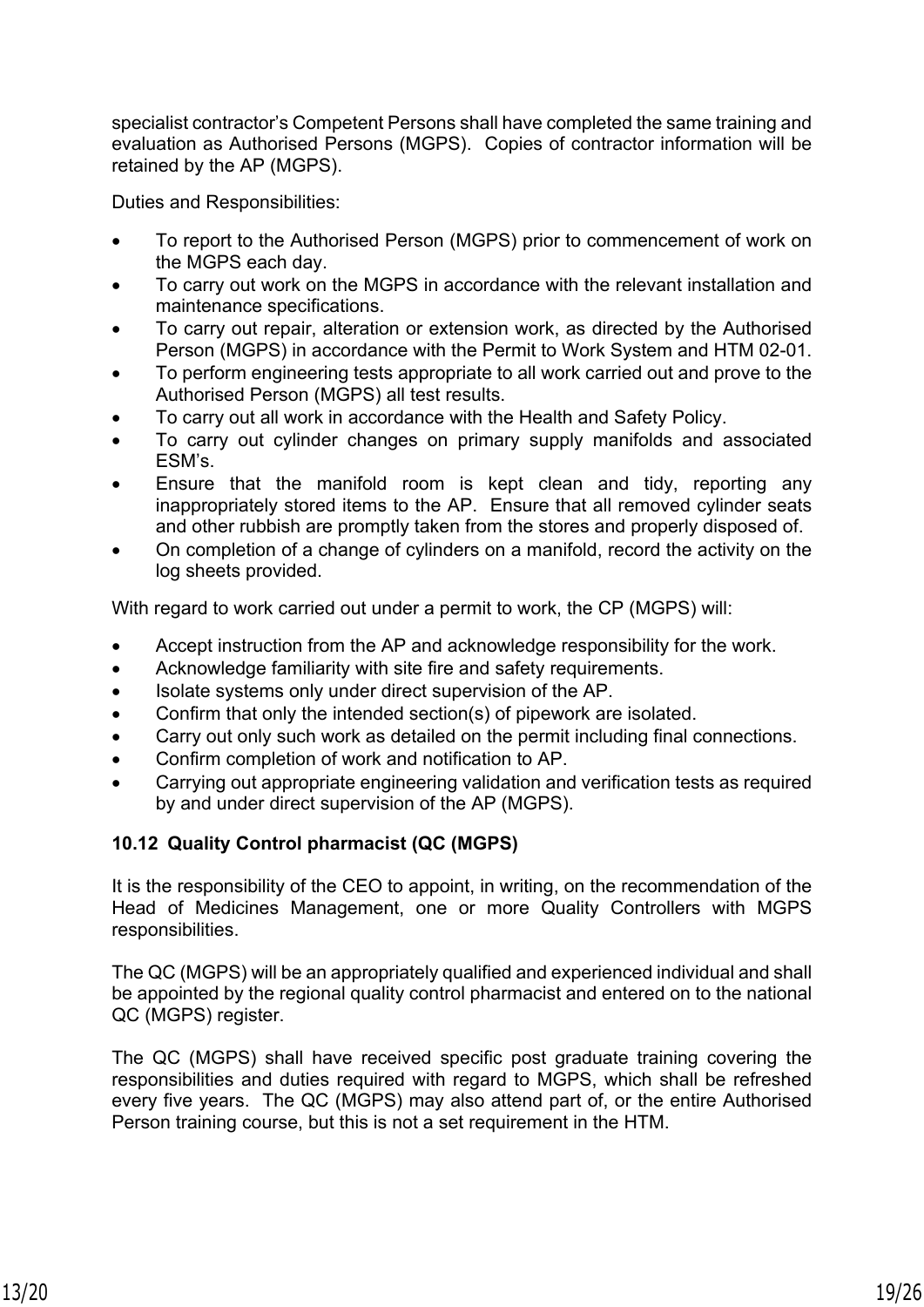The AP (MGPS) is responsible for informing a QC (MGPS) of any planned or emergency high hazard works and organising attendance as required.

Duties and Responsibilities:

- To assume responsibility for the quality control testing of the medical gases throughout the MGPS as required.
- To liaise with the AP (MGPS) in carrying out specific quality and identity tests on the MGPS in accordance with the Permit to Work System and relevant Pharmacopoeia Standards.
- Carrying out final identity and quality tests on the system witnessed by the AP.
- Declaring that testing is complete and that satisfactory results have been obtained.
- Advising the Medicines Management Lead that gases under their control meet specification.
- To advise the Head of Medicines Management of the results of all tests carried out on the MGPS and any other findings that could affect the integrity or performance of the MGPS.
- To carry out quarterly tests for quality and identity of any medical gases manufactured on site in liaison with the AP (MGPS).

# <span id="page-19-0"></span>**10.13 Hospital Pharmacy Department**

Duties and Responsibilities of the Hospital Pharmacy:

- Order supplies of cylinders of medical gases and special gas mixtures for the hospital.
- Receive delivery notes for compressed gas cylinders and bulk liquid deliveries, check against invoices, received and pass invoices for payment.
- Maintain a record of cylinder rental charges and pass rental invoices for payment.
- To examine and archive any "Certificates of Analysis" for medical liquid oxygen and unlicensed medical gases as are made available to the HDUHB by medical gas suppliers.
- To ensure that cylindered and piped medical gases purchased by the HDUHB are prepared under an appropriate MHRA manufacturing authorisation.
- Ensure that other gases and gas mixtures comply with manufacturers' product licences.
- To assume responsibility for the quality control of medical gases throughout the MGPS.
- To ensure clinicians or authorised prescribers prescribe medical gases appropriately.
- Pharmacy department should monitor quantities of cylinders supplied and collected by the supplier, and investigate any discrepancies.
- Inventory of cylinders in specific local stores.
- Control of cylinders on or off site.
- Undertake audits on cylinders and periodically report findings to the MGG.
- Ensure the storage locations are appropriate and compliant.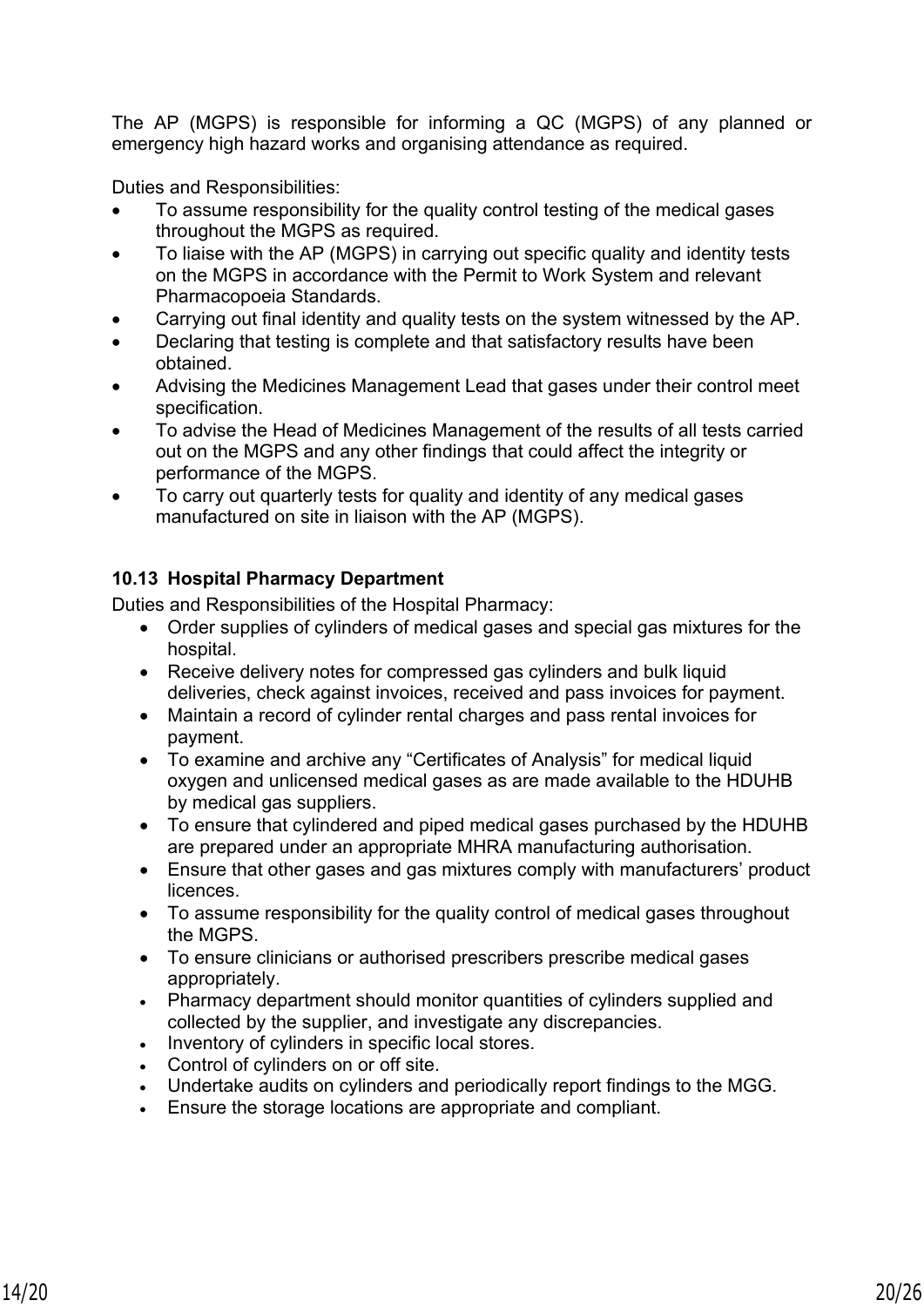# <span id="page-20-0"></span>**10.14 Designated Nursing Officer (DNO)**

The DNO is the most senior trained member of nursing staff on site or responsible for a selected area, and will need to liaise with the AP (MGPS) on any matters affecting MGPS within their area of responsibility. ALL planned work on the MGPS will have been previously agreed with the DNO and must be carried out under the MGPS Permit to Work System.

| <b>DNO</b>                                                    | <b>Authority Level for Hazard</b>                                                           |
|---------------------------------------------------------------|---------------------------------------------------------------------------------------------|
| The Clinical Site Manager (Day<br>or Night)                   | Planned work requiring a "Low or<br>High" Hazard permit to work and<br>emergency isolation. |
| Senior Duty Nurse in charge of a<br><b>Ward or Department</b> | Planned work requiring a "Low<br>Hazard" permit to work                                     |
| Ward Manager or Deputy                                        | Planned work requiring a "Low<br>Hazard" permit to work                                     |

Depending on the level of hazard, the DNO could be:

The DNO will give permission via the Permit to Work Form, provided by the AP (MGPS) for any planned works.

- The Permit to Work will be signed by the DNO, at the start and end of the work.
- The DNO will act as coordinator in the event of more than one ward/department being involved in a planned work.

The DNO should ensure that:

- Arrangements are made where required, for the sufficient temporary cylinders to cover the period of the permit to work.
- Patients are not put at risk by any interruption to the MGPS.
- All affected terminal units are appropriately labelled to prevent use as directed by the AP (MGPS).
- On completion of the work the DNO will accept the MGPS back into use and advise other affected clinical areas.

Senior nursing staff on duty that are not acting as DNO shall also ensure that clinical staff under their control are aware of any MGPS work that may affect them and shall understand the clinical/service implications.

#### <span id="page-20-1"></span>**10.15 Medical Gas Group (MGG)**

The Medical Gas Group (MGG) shall report any medical gas compliance discrepancies to the Health and Safety & Emergency Planning Sub Committee to ensure effective communication is maintained, the MGG should meet regularly (at least quarterly) and must consist of the following individuals:

- Head of Operations (Chair)
- Assistant Head of Operations (Vice Chair)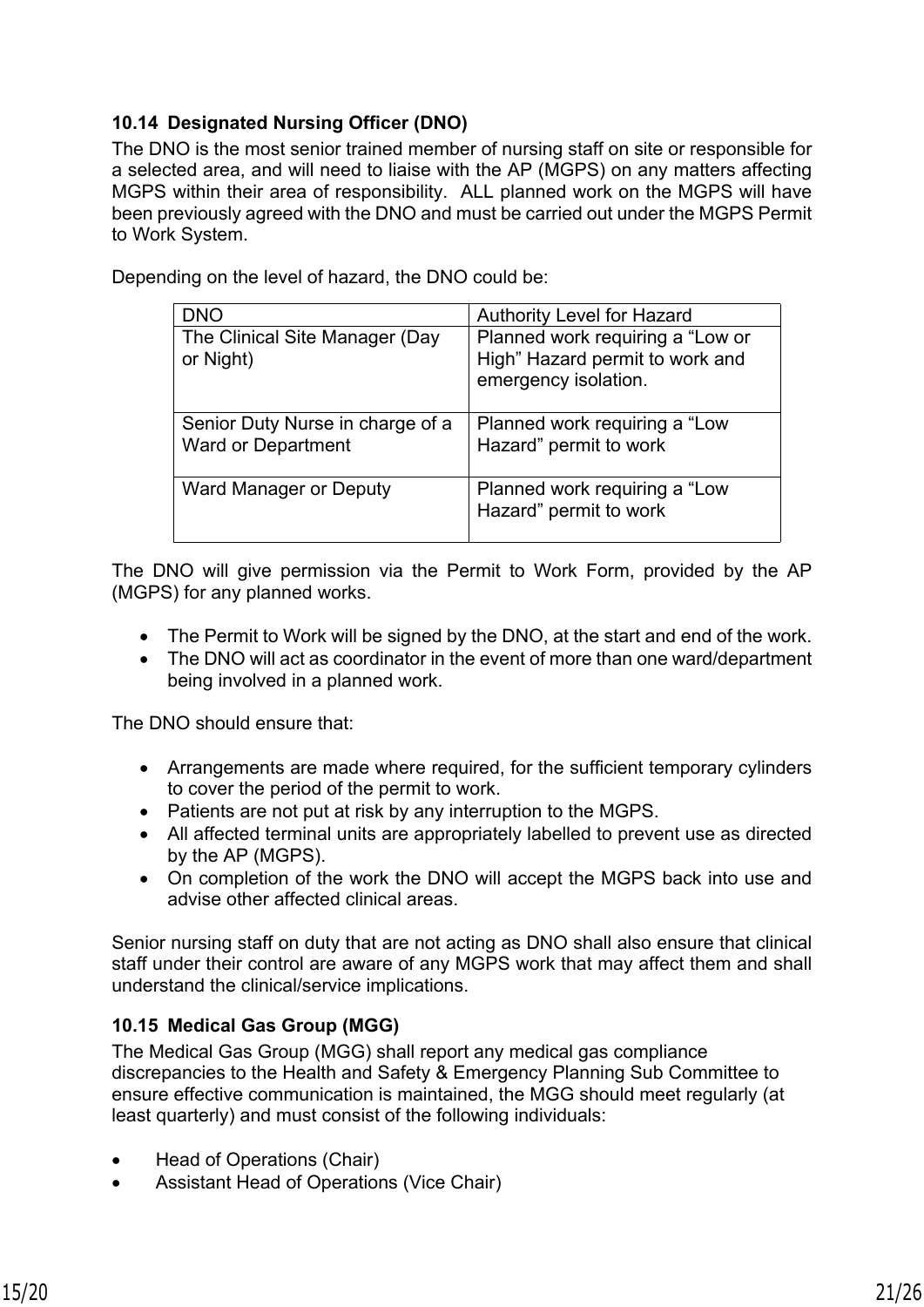- East/West Operational Managers
- Quality Controller (QC MGPS)
- The nominated AP (MGPS)
- Assistant Director of Nursing or nominated representative
- Portering Manager or facilities supervisors
- Health and Safety Manager \*
- Head of Fire Safety Management \*
- EBME Manager or nominated representative
- Appointed AE Authorising Engineer
- Representatives from Pathology and Dental Services
- Anaesthetics Representative \*
- Pharmacy Management Representative \*

(\*) Staff who may be required to attend at specific meeting only.

Other signatories or advisors to this document shall also be invited to join the body when appropriate.

The purposes of this body shall be to determine, communicate and monitor the MGPS policy to enable the effective management of MGPS activities. This will include but not be limited to:

**Strategy** 

- Operational policy and procedures development, distribution and review
- Medical gas safety reports
- Review of systems compliance
- Risk register elements arising from compliance
- Cylinder management
- Training needs evaluation &
- Medical Gas Training Programme
- MGPS upgrade projects (to comply with strategy)
- Capital requirements for infrastructure improvements
- Internal Datix Incidents

**Operational** 

- Planned shutdowns
- Equipment selection
- Cylinder management
- <span id="page-21-0"></span>Emergency actions

#### **10.16 Hotel Services - Designated Porter(s)**

A Designated Porter is a Porter with particular responsibilities that has received specialist training in the identification, safe handling, storage and management of medical gas cylinders. Refresher training courses must be attended. Arrangements for ongoing training and the record keeping of such will be the responsibility of the east and west operational managers. It must be noted that porter duties and responsibilities may differ per hospital site. However the key duties and responsibilities are defined below. A more detailed description of tasks will be retained in the operational procedures document retained at each acute hospital site.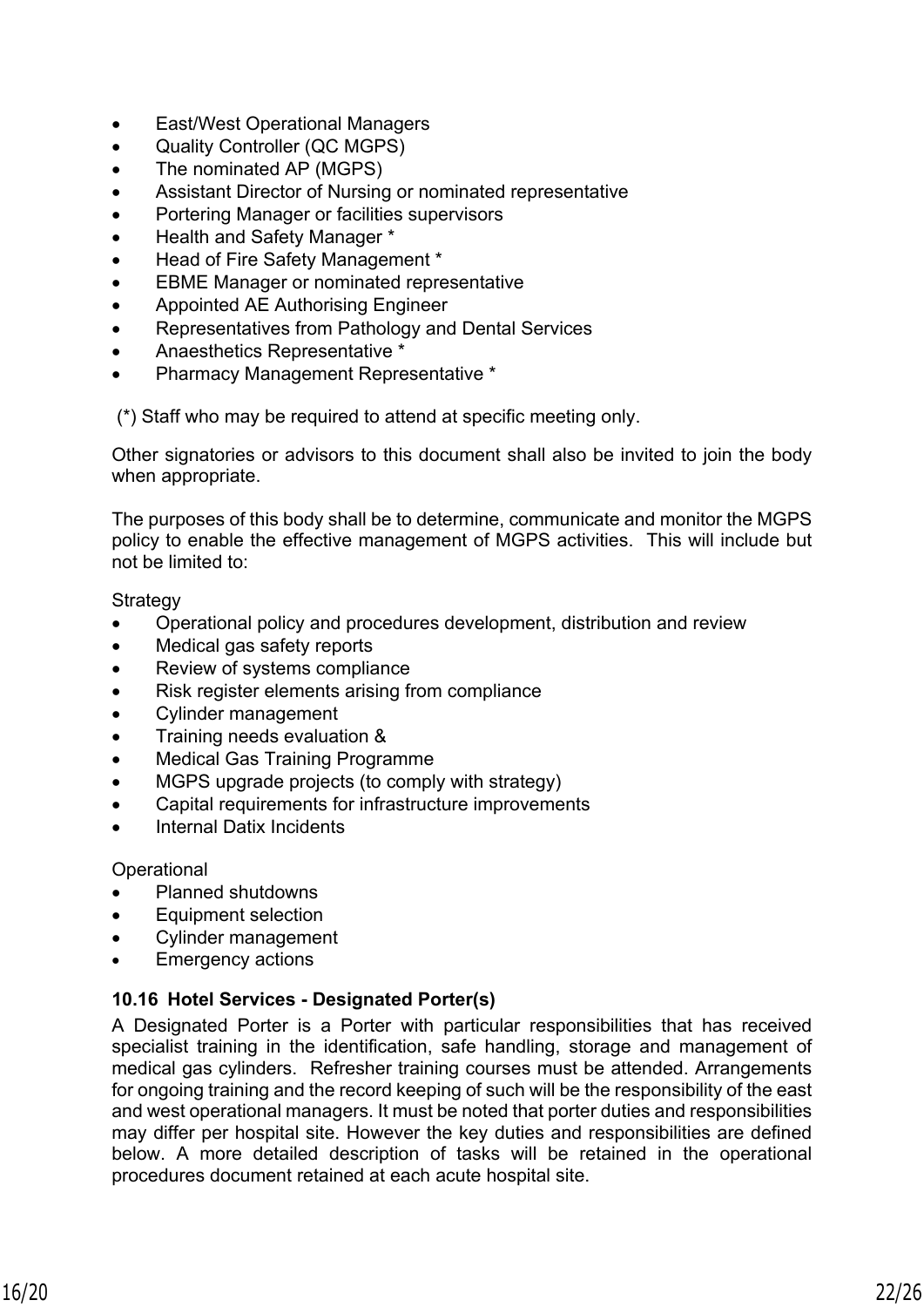General Duties and Responsibilities:

- Deliver full gas cylinders from the Cylinder Stores to wards and theatres as requested.
- Return empty cylinders to the empty cylinder storage area as part of the same job of delivery. To maintain a reduced stock level of cylinders as required.
- Ensure that the delivered cylinders are stored in the correct locations in the Cylinder Store, as per the store labelling.
- Ensure that the delivered cylinders are stored safely in the store and are properly secured by chains where appropriate.
- Label and remove from service any "faulty" or "incident" cylinders, subsequently follow procedure for dealing with such cylinders. (Please refer to site procedures for guidance)
- Apply stock rotation principles on a first out basis to ensure that all cylinders are delivered to users are within the "Use before date" as specified by the gas supplier. (BOC, may also support the HB on this in specific areas, this is also contained in the site procedures document).
- Ensure that all flowmeters and regulators that are found to be damaged or out of service are returned to the relevant EBME/Estates Department for repair or replacement.

It is essential that the Designated Porter is trained and works safely at all times, using the appropriate Personal Protective and Manual Handling Equipment and has identified all of the hazards and introduced of a formal risk assessment in order to carry out the activities safely. Personal Protective or Manual Handling Equipment found to be missing, or defective in any way, must be reported to the relevant Operations Manager or relevant deputy.

The Porters will:

- Perform a weekly check on cylinder stocks and report findings to pharmacy (unless alternative arrangements have been agreed locally, i.e. Theatre Porters)
- Accept requests from wards and departments for replacement gas cylinders, and arrange for Designated Porters to deliver cylinders to the point of use and at the same time, return the empty cylinders to the appropriate cylinder store.

# <span id="page-22-0"></span>**10.17 Appointed Contractor (s)**

A contractor is the person or organisation designated by management to be procured by the HDUHB for the supply, installation, validation and verification of MGPS. It is essential to ensure that individuals employed have suitable qualifications necessary to undertake the work appropriately, safely and that detailed RAMS for all work activity have been communicated in advance of the work with the HDUHB's employing manager (person commissioning the work). All contractors must adhere to the principles clearly set out in the HDUHB's Contractor Control Policy.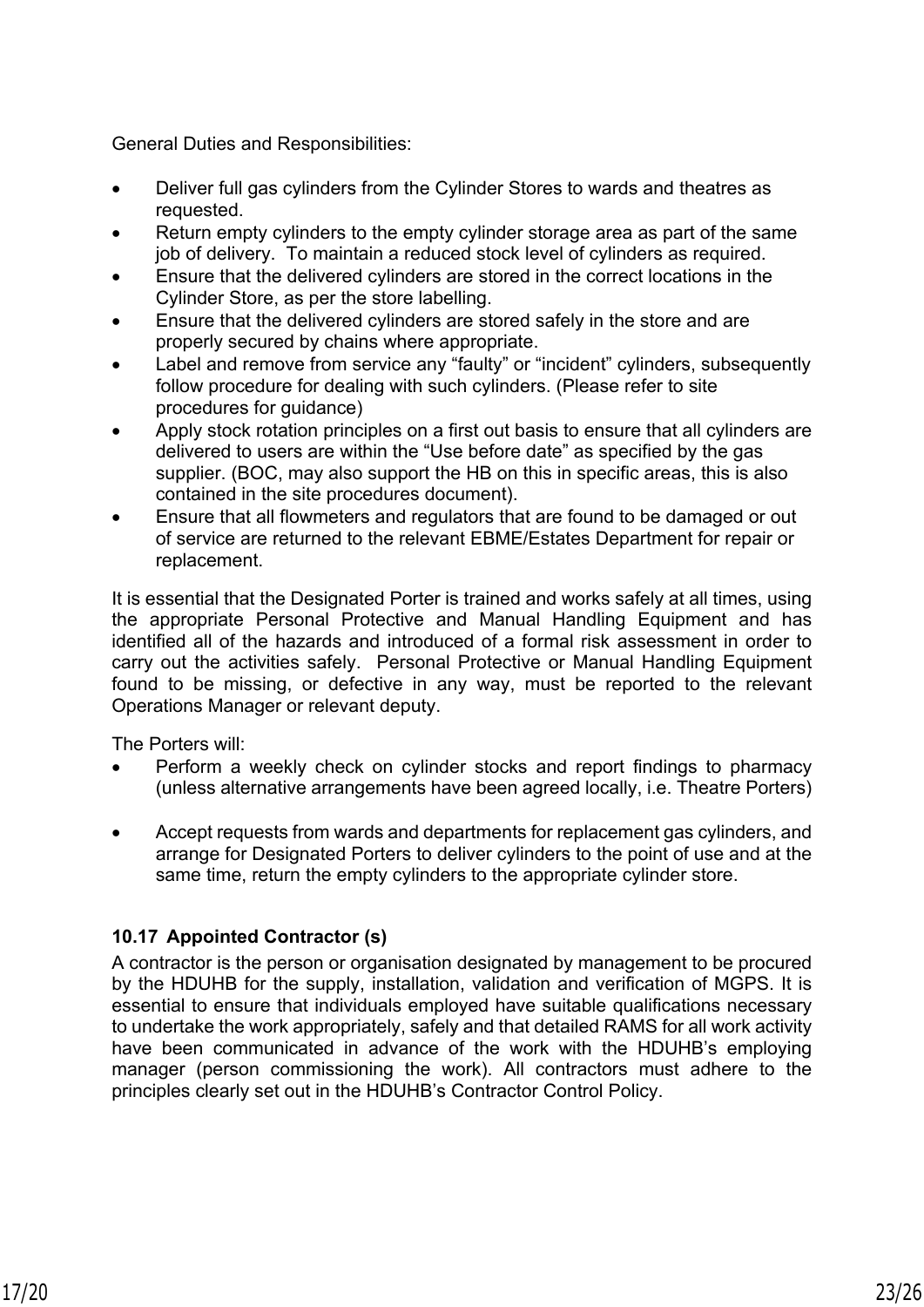# <span id="page-23-0"></span>**10.18 Capital Projects/Discretionary Project Team (CAP) / (DPT)**

The CAP and or DPT teams must ensure that appointed designers and installers of MGPS utilise only approved materials in accordance with published British Standards (BS) as described in HTM 02-01.

Collectively, they must consult and agree with the appointed AP as well as the AE (MGPS) on all schemes where adjustments are made to the MGPS infrastructure.

The appointed AE will provide (when officially consulted) input advice to the design process in respect to the construction phase and for the subsequent operational service thereafter.

The CAP and or DPT teams must ensure that for all completed schemes involving medical gas infrastructure changes, the AP MGPS receives all necessary technical documentation, drawings, and schematics for the new installation following official handover.

#### <span id="page-23-1"></span>**10.19 Fire Safety Team (FST)**

The fire safety team will provide the necessary support and advice in connection with fire safety risks associated with the use of medical gas services across the HB. They will ensure that concerns and or non-compliance activities are documented and communicated directly to the necessary line manager. They may also be required periodically to attend the HB's medical gas group to share such advice and concerns to ensure escalation and control of risk.

#### <span id="page-23-2"></span>**10.20 Senior Nurse Manager/Assistant Director of Nursing**

It is essential that a senior nurse manager or nominated clinical representative (such as the assistant director of nursing) forms part of the medical gas management team for the HB. They will provide the necessary clinical advice in respect of medical gas usage and issues at ward level and will be a key representative at the medical gas group. They will also be responsible for ensuring that DNO and General Nurse training in respect of medical gasses is kept up to date and current.

#### <span id="page-23-3"></span>**10.21 Normal Operation of the MGPS**

Medical gases are to be administered according to the prescription or by hospital agreed protocol and the DNO will ensure that the staff within their responsibility are aware of this.

Nursing Management shall ensure that training is provided and that their staff are competent prior to staff taking clinical responsibility for the use of the MGPS.

Refresher must be arranged for and undertaken within agreed timescales.

#### <span id="page-23-4"></span>**10.22 Medical Gas Training**

The HDUHB's objective is to control work related risks and ensure safe working practices. All training needs relevant to medical gas will be identified by the OM-E/W and a programme of training, monitoring and control will be followed. It is essential that personnel at all levels have a sound general knowledge of the principles, design and functions of MGPS, further, that all staff will be trained in relationship to their particular responsibilities.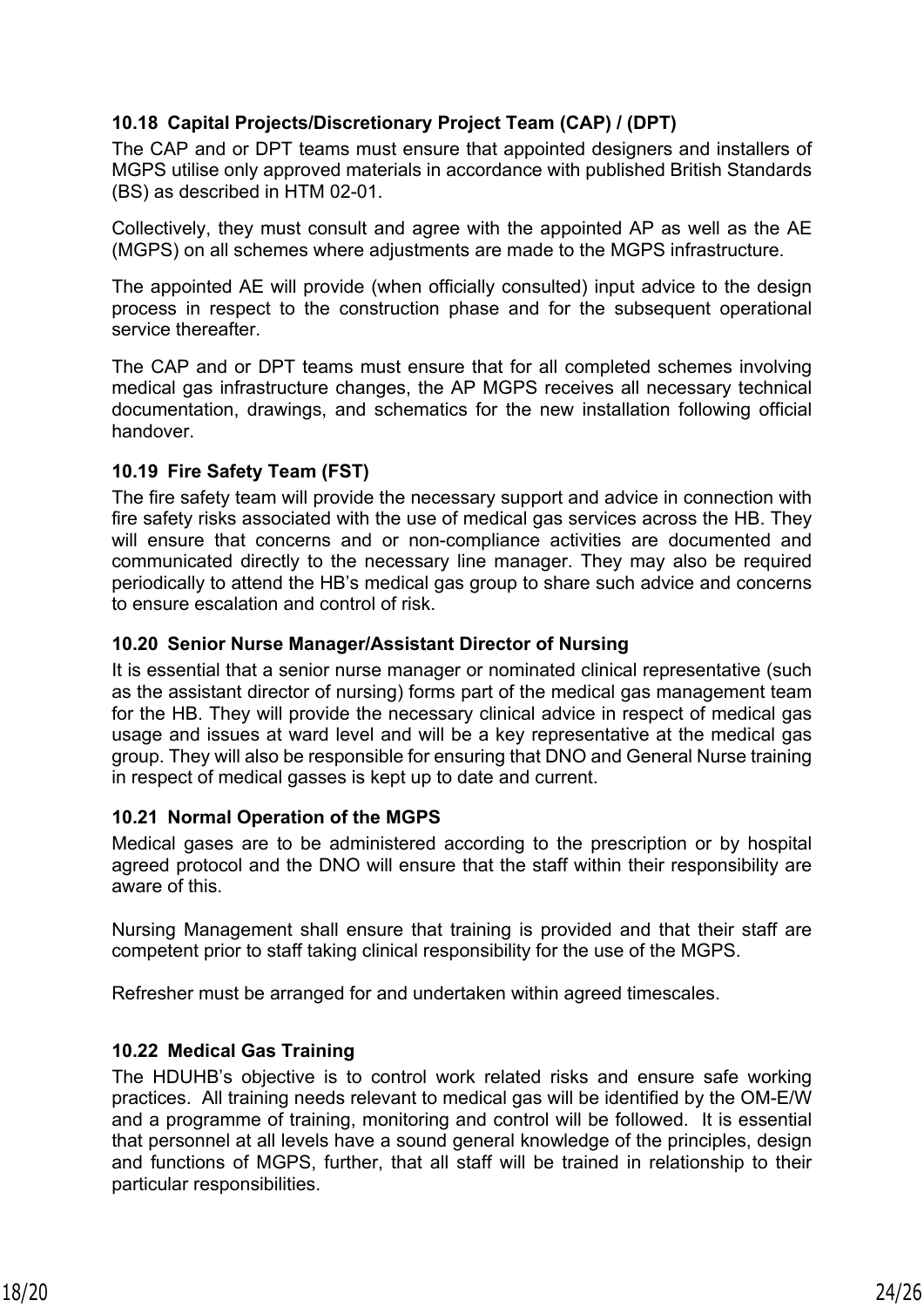The relevant line manager for staff within the areas of responsibility should ensure that all staff have received this training prior to using the MGPS, and that refresher courses are arranged in accordance with the set frequencies. A register of training will be held by the operational managers at each acute site for both AP and CP certification.

Individual training records will be held and used to determine future training events and requirements.

#### <span id="page-24-0"></span>**10.23 Emergency work on the MGPS**

In the case of an emergency such as fire or a major escape, the DNO shall first determine the usage of medical gases and where necessary make alternative arrangements before arranging/authorising local isolation at the AVSU.

There is no requirement to follow the permit to work procedure to isolate the supply in an emergency, however following such an event, the AP (MGPS) will require the DNO to accept the system back into use by signing a permit to that effect.

If the MGPS is isolated in an emergency, it should never be returned to service without the required tests being carried out by the AP (MGPS) and the QC (MGPS) if appropriate.

#### <span id="page-24-1"></span>**10.24 Additional Covid-19 Alert Documents for Reference**

[WG SES EFA 2020 004 - COVID-19 Response - Oxygen Supply and Fire Safety.pdf \(wales.nhs.uk\)](http://howis.wales.nhs.uk/sites3/Documents/254/WG%20SES%20EFA%202020%20004%20-%20COVID-19%20Response%20-%20Oxygen%20Supply%20and%20Fire%20Safety.pdf)

[Microsoft Word - AE-VIE info.docx \(wales.nhs.uk\)](http://howis.wales.nhs.uk/sites3/Documents/254/WG%20SES%20EFA%202020%20001%20-%20COVID-19%20Oxygen%20Supply%20Alert.pdf)

[Advice \(wales.nhs.uk\)](http://howis.wales.nhs.uk/sites3/Documents/254/WG%20SES%20EFA%202020%20002%20-%20Oxygen%20Usage.pdf)